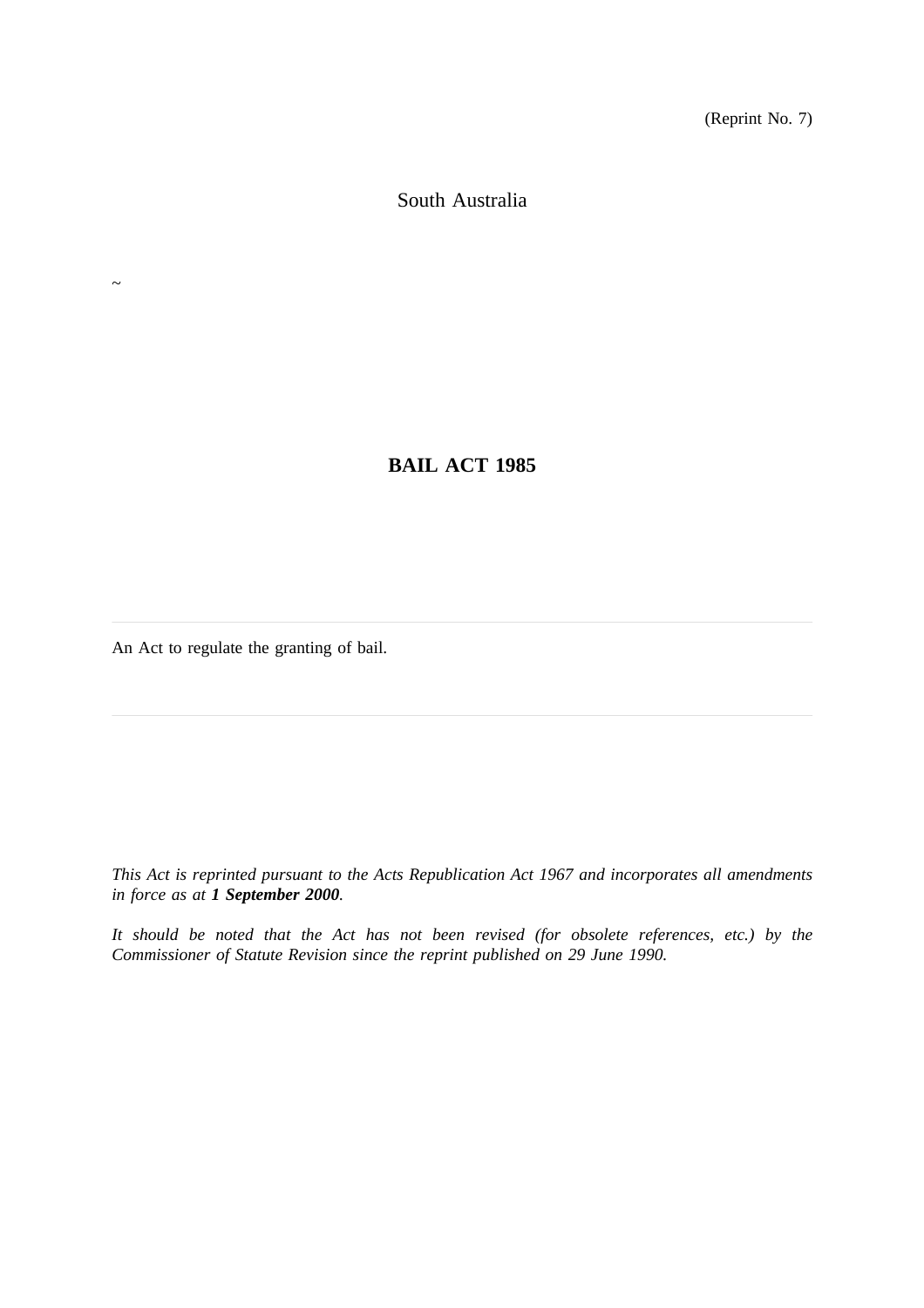# **BAIL ACT 1985**

being

#### Bail Act 1985 No. 5 of 1985 [Assented to 7 March  $1985$ ]<sup>1</sup>

as amended by

Statutes Amendment (Children's Bail) Act 1986 No. 33 of 1986 [Assented to 10 April 1986]<sup>2</sup>

Bail Act Amendment Act 1987 No. 32 of 1987 [Assented to 23 April 1987]<sup>3</sup>

Statute Law Revision Act 1990 No. 23 of 1990 [Assented to 26 April 1990]<sup>4</sup>

Director of Public Prosecutions Act 1991 No. 49 of 1991 [Assented to 21 November 1991]<sup>5</sup>

Statutes Repeal and Amendment (Courts) Act 1991 No. 69 of 1991 [Assented to 12 December 1991]<sup>6</sup>

Statutes Amendment (Courts) Act 1993 No. 62 of 1993 [Assented to 27 May 1993]<sup>7</sup>

Statutes Repeal and Amendment (Children's Protection and Young Offenders) Act 1993 No. 94 of 1993 [Assented to 4 November 1993]<sup>8</sup>

Domestic Violence Act 1994 No. 22 of 1994 [Assented to 26 May 1994]<sup>9</sup>

Statutes Amendment (Attorney-General's Portfolio) Act 1995 No. 27 of 1995 [Assented to 27 April 1995]<sup>10</sup>

Statutes Amendment (Attorney-General's Portfolio) Act 1996 No. 67 of 1996 [Assented to 15 August 1996]<sup>11</sup>

**Statutes Amendment and Repeal (Justice Portfolio) Act 1999 No. 42 of 1999 [Assented to 5 August 1999]12**

- <sup>1</sup> Came into operation 7 July 1985: *Gaz*. 9 May 1985, p. 1399.
- <sup>2</sup> Came into operation 30 March 1987: *Gaz*. 26 February 1987, p. 440.
- <sup>3</sup> Came into operation 4 October 1987: *Gaz*. 30 July 1987, p. 273.
- <sup>4</sup> Came into operation (except Scheds. 4-7) 29 June 1990: *Gaz*. 14 June 1990, p. 1606.
- <sup>5</sup> Came into operation 6 July 1992: *Gaz*. 25 June 1992, p. 1869
- <sup>6</sup> Came into operation 6 July 1992: *Gaz*. 2 July 1992, p. 209.
- <sup>7</sup> Came into operation 1 July 1993: *Gaz*. 24 June 1993, p. 2047.
- <sup>8</sup> Came into operation 1 January 1994: *Gaz*. 4 November 1993, p. 2177.
- <sup>9</sup> Came into operation 1 August 1994: *Gaz*. 14 July 1994, p. 68.
- <sup>10</sup> Came into operation 10 July 1995: *Gaz*. 29 June 1995, p. 2973.
- <sup>11</sup> Came into operation 17 October 1996: *Gaz.* 17 October 1996, p. 1361.<br><sup>12</sup> Port 3 (gs. 5.10) some into aparation 1 Santamber 2000: *Gaz*. 11 M
- **<sup>12</sup> Part 3 (ss. 5-10) came into operation 1 September 2000:** *Gaz***. 11 May 2000, p. 2472.**

#### *NOTE:*

- *Asterisks indicate repeal or deletion of text.*
- *Entries appearing in bold type indicate the amendments incorporated since the last reprint.*
- *For the legislative history of the Act see Appendix.*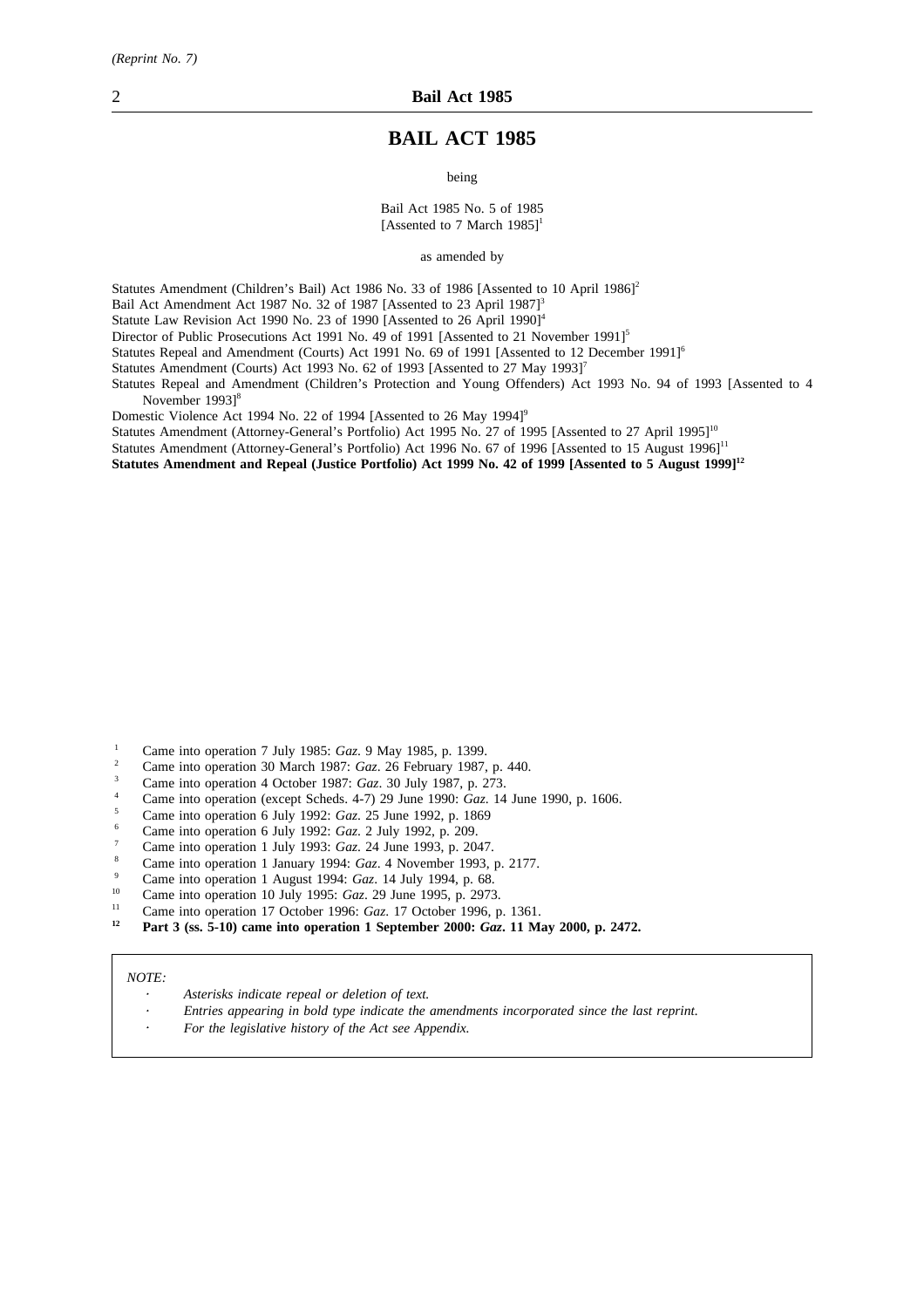# **SUMMARY OF PROVISIONS**

#### **PART 1 PRELIMINARY**

- 1. Short title<br>3. Interpretat
- **Interpretation**
- 4. Eligibility for bail<br>5. Bail authorities
- Bail authorities

#### **PART 2 BAIL AGREEMENTS AND GUARANTEES**

- 6. Nature of bail agreement<br>7 Guarantee of bail
- Guarantee of bail

#### **PART 3**

## **APPLICATIONS FOR RELEASE ON BAIL**

#### **DIVISION 1—APPLICATIONS GENERALLY**

- 8. Form of application<br>9. Power of bail author
- 9. Power of bail authority to make inquiries and to hear evidence 10. Discretion exercisable by bail authority
- Discretion exercisable by bail authority
- 11. Conditions of bail<br>12. Refusal of applical
- Refusal of application

#### **DIVISION 2—PROCEDURE ON ARREST**

13. Procedure on arrest

#### **PART 4 REVIEW OF DECISIONS OF BAIL AUTHORITIES**

- 14. Review of decisions of bail authorities<br>15. Telephone review
- 15. Telephone review<br>15A. Review of magist
- Review of magistrate's decision by Supreme Court
- 16. Stay of release on application for review

#### **PART 5**

#### **ENFORCEMENT AND TERMINATION OF BAIL**

- 17. Non-compliance with bail agreement constitutes offence<br>17A. Guarantor must inform member of police force if person
- 17A. Guarantor must inform member of police force if person fails to comply with bail agreement 18. Arrest of eligible person on non-compliance with bail agreement
- 18. Arrest of eligible person on non-compliance with bail agreement 19.
- 19. Estreatment<br>20. Termination
- Termination of bail agreement

#### **PART 6 MISCELLANEOUS**

- 
- 21. Evidence<br>21A. Application
- 21A. Applications on behalf of the Crown<br>22. False information on bail applications 22. False information on bail applications<br>23. Period of release on bail not to count
- 
- 23. Period of release on bail not to count as part of sentence 24. Act not to affect provisions relating to restraining orders 24. Act not to affect provisions relating to restraining orders<br>25. Non-application of 48 Geo. III c. 58 in this State
- 25. Non-application of 48 Geo. III c. 58 in this State 26. Regulations
- Regulations

#### **APPENDIX LEGISLATIVE HISTORY**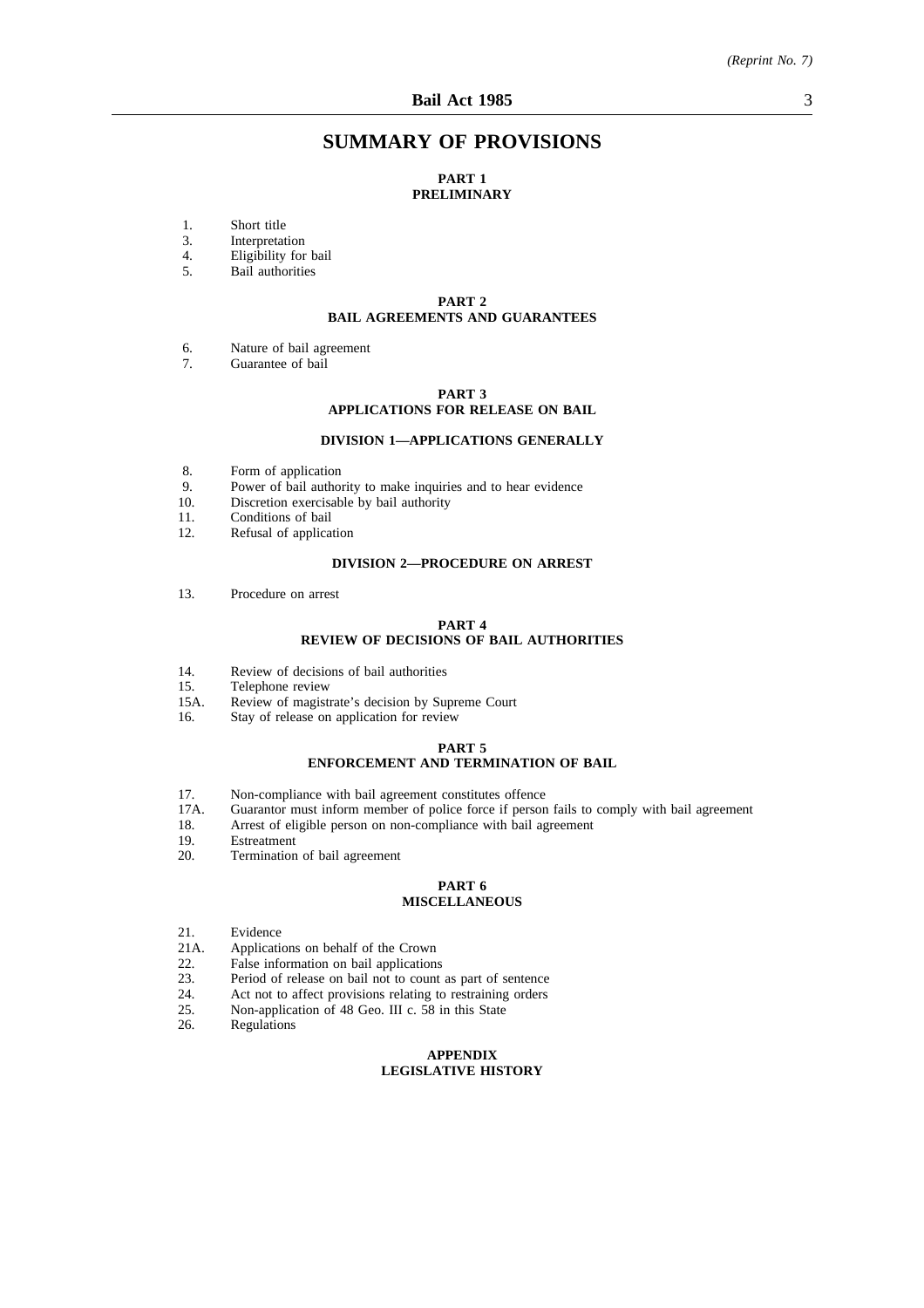## **The Parliament of South Australia enacts as follows:**

# **PART 1 PRELIMINARY**

#### **Short title**

**1.** This Act may be cited as the *Bail Act 1985*.

\*\*\*\*\*\*\*\*\*\*

#### **Interpretation**

**3.** (1) In this Act, unless the contrary intention appears—

"**bail authority**" means a court or person constituted as a bail authority by or under section 5;

"**child**" means a person who was, on the day on which an offence was allegedly committed by that person, under the age of 18 years;

"**community corrections officer**" means—

- *(a)* in relation to a child—an officer or employee of an administrative unit of the Public Service whose duties include the supervision of young offenders in the community;
- *(b)* in any other case—an officer or employee of an administrative unit of the Public Service whose duties include the supervision of adult offenders in the community;

"**eligible person**" means a person who is eligible to apply for release on bail under section 4;

"**financial condition**", in relation to bail, means a condition requiring an applicant for bail to provide security or obtain guarantees, or requiring a guarantor to provide security; and "non-financial condition" has a correlative meaning;

"**guarantee**" means an agreement under section 7;

"**guarantor**" means a person who enters into a guarantee;

"**guardian**", in relation to a child, means a parent of the child and any person who is the legal guardian of the child or who has the immediate custody and control of the child;

"**telephone**" includes any telecommunication device for the transmission of speech;

"**victim**", in relation to an offence, means a person who allegedly suffers injury in consequence of the commission of the offence;

"**working day**" means any day except a Sunday or other public holiday.

(2) For the purposes of this Act, a person will be taken to have been convicted of an offence if a formal finding of guilt has been made against that person by a court whether or not the court proceeds to record a conviction.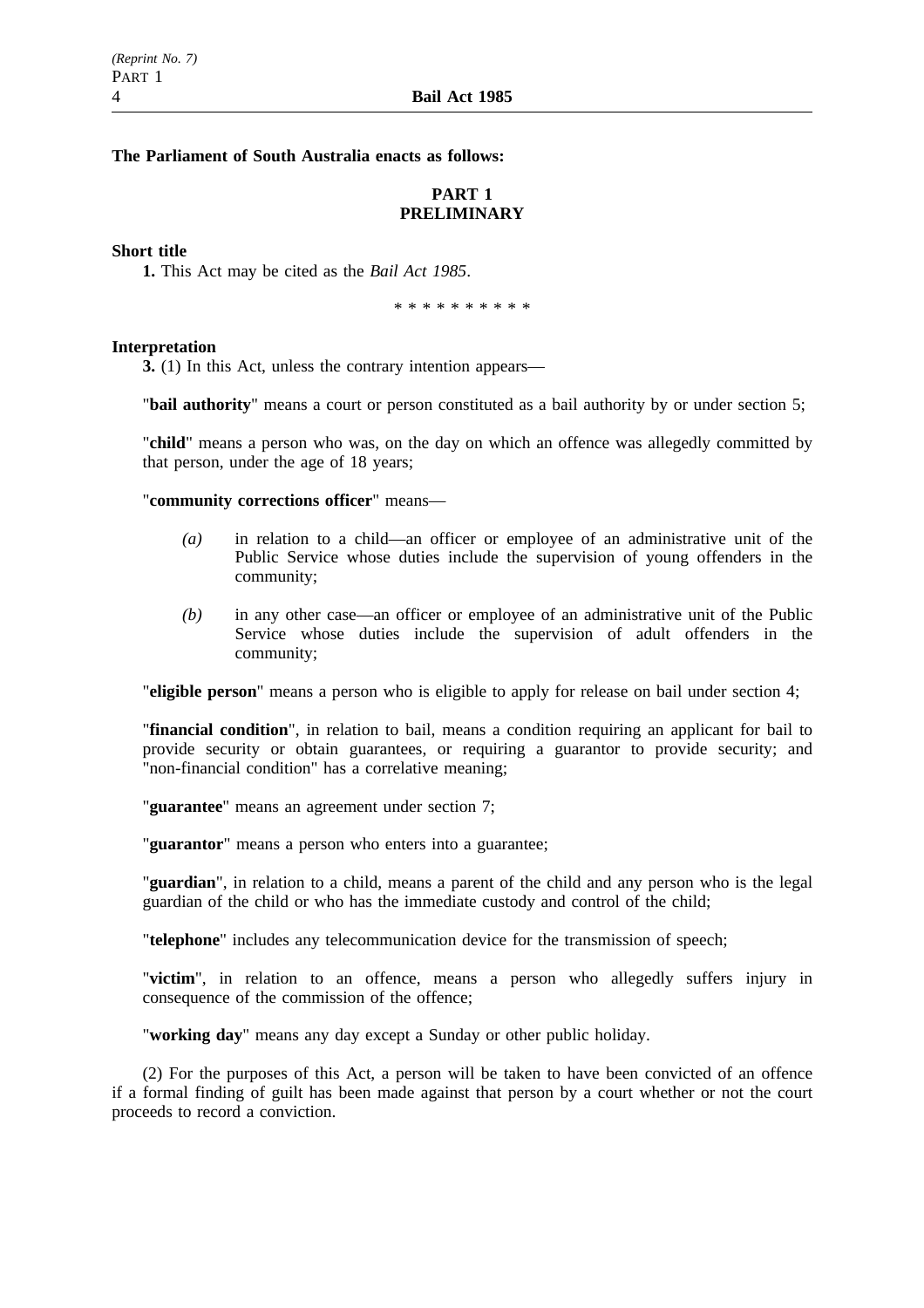## **Eligibility for bail**

**4.** (1) The following persons are eligible for release on bail under this Act:

- *(a)* a person who has been taken into custody—
	- (i) on a charge of an offence; or
	- (ii) in the case of a child—on suspicion of having committed an offence;
- *(b)* a person who has been convicted of an offence but has not been sentenced for that offence;
- *(c)* a person who has been convicted of, and sentenced for, an offence but has not exhausted all rights of appeal against the conviction or sentence, or to have it reviewed;
- *(d)* a person who is appearing before a court for allegedly failing to observe a condition of a recognizance;
- *(e)* a person who appears before a court in answer to a summons (including a person who so appears as a witness);
- *(f)* a person who has been arrested on a warrant and is appearing or is to appear before a court as a witness.

(2) Where a person who has been arrested is being detained pursuant to the *Summary Offences Act 1953* for a purpose related to the investigation of an offence, the person is not eligible for release on bail until the end of that detention.

## **Bail authorities**

**5.** (1) The following are constituted as bail authorities for the purposes of this Act:

- *(a)* the Supreme Court;
- *(b)* a court before which the eligible person has been charged with the offence in respect of which the eligible person has been taken into custody;
- *(c)* a court before which the eligible person has appeared for trial or sentencing;
- *(d)* where the eligible person—
	- (i) is charged with a summary offence only; or
	- (ii) is charged with an indictable offence but has not appeared before a court for trial or sentencing,

—any magistrate;

- *(e)* where the eligible person—
	- (i) has been arrested on a warrant (other than a warrant endorsed by the court or justice issuing the warrant with a statement excluding the granting of bail by a member of the police force); or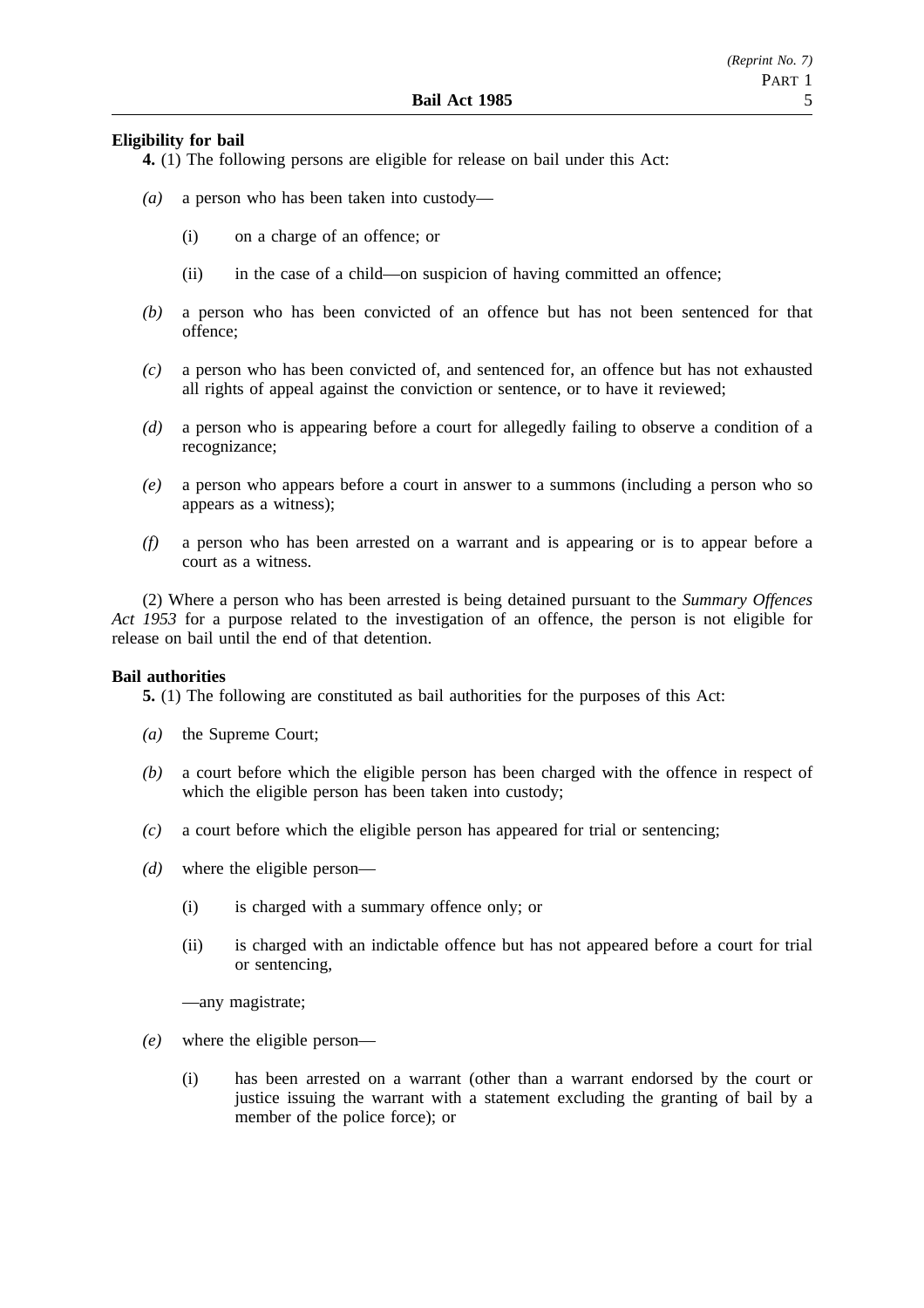(ii) has not appeared before a court charged with the offence in respect of which he or she has been taken into custody,

—a member of the police force who is of or above the rank of sergeant or who is in charge of a police station;

- *(ea)* where the eligible person is appearing before a court in answer to a summons or for allegedly failing to observe a condition of a recognizance—that court;
- *(eb)* where the eligible person is appearing, or is to appear, as a witness before a court—that court;
- *(f)* a person authorised or required to release the eligible person on bail under subsection  $(2)$ .

(2) If a warrant for the arrest of a person is issued, the court or justice issuing the warrant may, by endorsement on the warrant—

- *(a)* authorise or require a specified person, or a person of a specified class, to release the arrested person on bail; or
- *(b)* exclude the granting of bail to the arrested person by a member of the police force.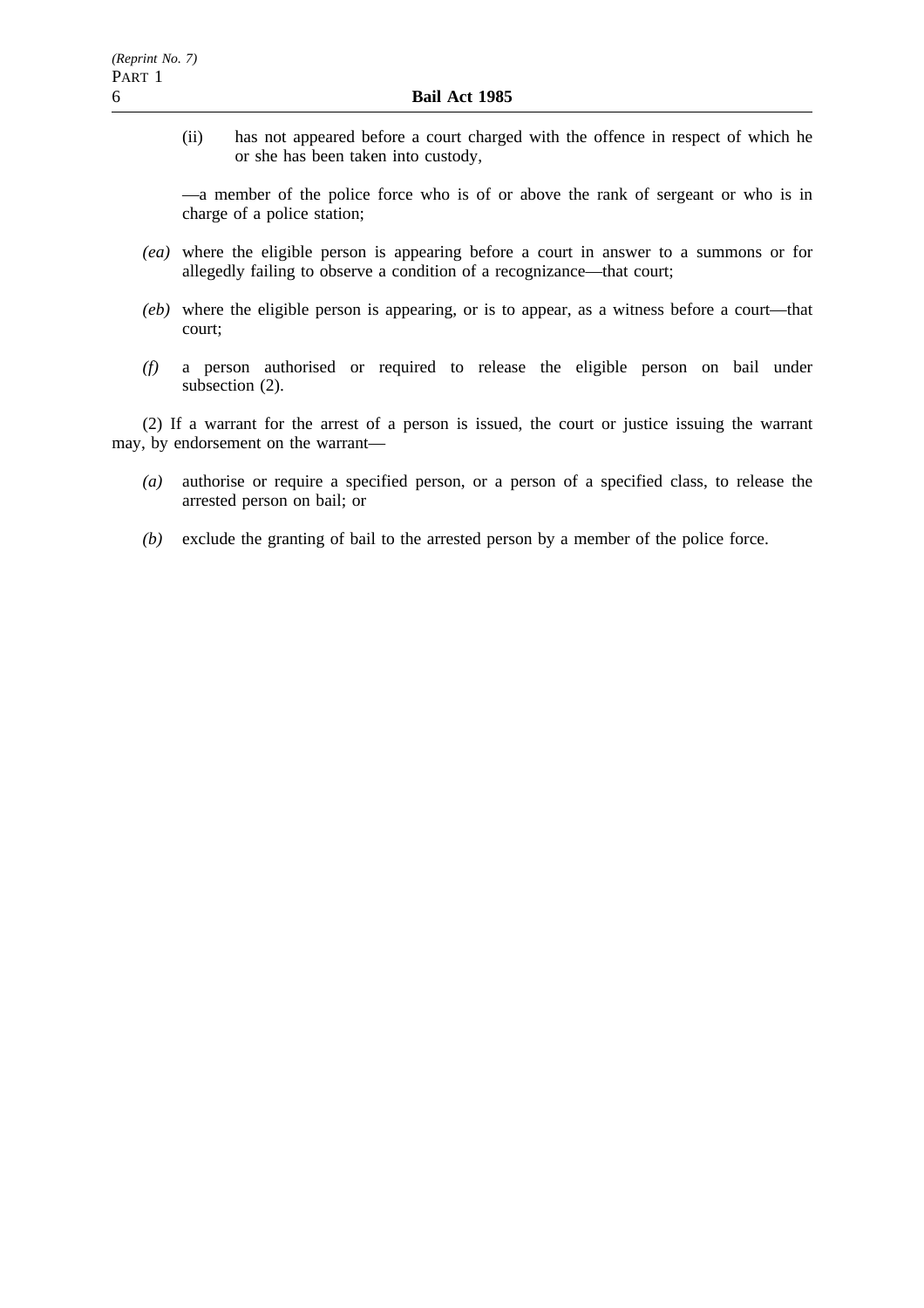## **PART 2 BAIL AGREEMENTS AND GUARANTEES**

## **Nature of bail agreement**

**6.** (1) A bail agreement with a person who has been charged with, or convicted of, an offence is an agreement under which that person makes an undertaking to the Crown—

- *(a)* subject to any directions in the agreement to the contrary, to be present throughout all proceedings—
	- (i) where the person has not been convicted of the offence—relating to any preliminary examination of the charge and to the hearing and determination of the charge;
	- (ii) where the person is convicted of the offence—relating to sentencing and to any appeal from, or review of, the conviction or any sentence; and
- *(b)* to comply with any conditions as to the person's conduct while on bail stipulated in the agreement; and
- *(c)* if the agreement so provides—to forfeit to the Crown a sum stipulated in the agreement if the person fails, without proper excuse, to comply with a term or condition of the agreement.
- (1a) For the purposes of subsection (1)—
- *(a)* a child who has been arrested on suspicion of having committed an offence will, for so long as no charge is actually laid against the child, be taken to have been charged with that suspected offence; and
- *(b)* if the child is not charged with that suspected offence but with some other offence arising out of the same circumstances as that suspected offence—a bail agreement entered into by the child relates to that other offence.

(1b) A bail agreement with a person who is appearing or is to appear before a court as a witness in proceedings (other than proceedings relating to an offence for which that person has been charged or convicted) is an agreement under which that person makes an undertaking to the court—

- *(a)* to be present at the proceedings in accordance with the terms of the agreement; and
- *(b)* to comply with any conditions as to the person's conduct while on bail stipulated in the agreement; and
- *(c)* if the agreement so provides—to forfeit to the Crown a sum stipulated in the agreement if the person fails, without proper excuse, to comply with a term or condition of the agreement.
- (2) A bail agreement must be in the prescribed form.

(3) Where a bail authority decides to release a person on bail, the bail agreement may be entered into before the bail authority or, unless the bail authority otherwise directs, before—

*(a)* a justice; or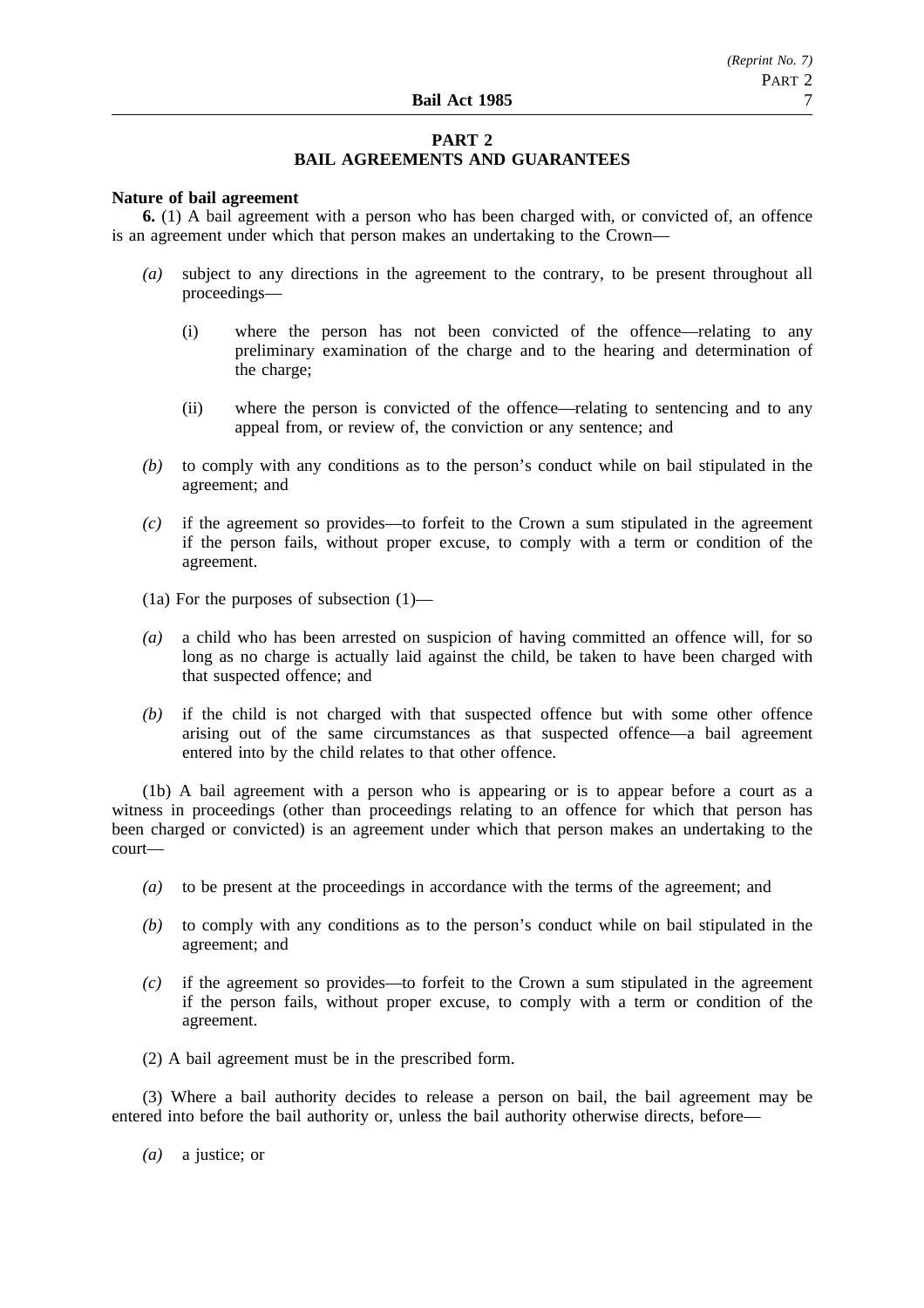- *(b)* a member of the police force of or above the rank of sergeant or in charge of a police station; or
- *(c)* if the person is in prison—the person who is in charge of the prison; or
- *(d)* any other person specified by the bail authority or any other person of a class specified by the bail authority.

(4) Notwithstanding the provisions of any other Act, a bail authority may for any sufficient reason, on the application of a person on bail or the Crown, or of its own motion, vary the conditions of a bail agreement or revoke a bail agreement.

(5) Where a bail authority revokes a bail agreement, the bail authority (not being a member of the police force) may, if it is necessary to do so, issue a warrant for the arrest of the person who was released under the agreement.

#### **Guarantee of bail**

**7.** (1) A guarantee of bail is an agreement with the Crown under which a person—

- *(a)* guarantees that a person released under a bail agreement will comply with—
	- (i) all the terms and conditions of the agreement; or
	- (ii) such of the terms and conditions of the agreement as are specified in the guarantee; and
- *(b)* undertakes that, if that person fails to comply with a term or condition of the bail agreement to which the guarantee relates, he or she (the guarantor) will forfeit to the Crown the sum (if any) specified in the guarantee.
- (2) A guarantee of bail must be in the prescribed form.

(3) A guarantee of bail may be entered into before the bail authority granting bail or, unless the bail authority otherwise directs, before—

- *(a)* a justice; or
- *(b)* a member of the police force of or above the rank of sergeant or in charge of a police station; or
- *(c)* if the person who is to be released on bail is in prison—the person who is in charge of the prison; or
- *(d)* any other person specified by the bail authority or any other person of a class specified by the bail authority.

(4) A bail authority may for any sufficient reason, on the application of a guarantor, vary the terms of the guarantee or revoke the guarantee.

(5) Where a bail authority varies or revokes a guarantee, the bail authority may make such consequential variation of the terms of the bail agreement, or revoke the bail agreement, as appears appropriate in the circumstances.

(6) A guarantor of bail must be of or above the age of 18 years.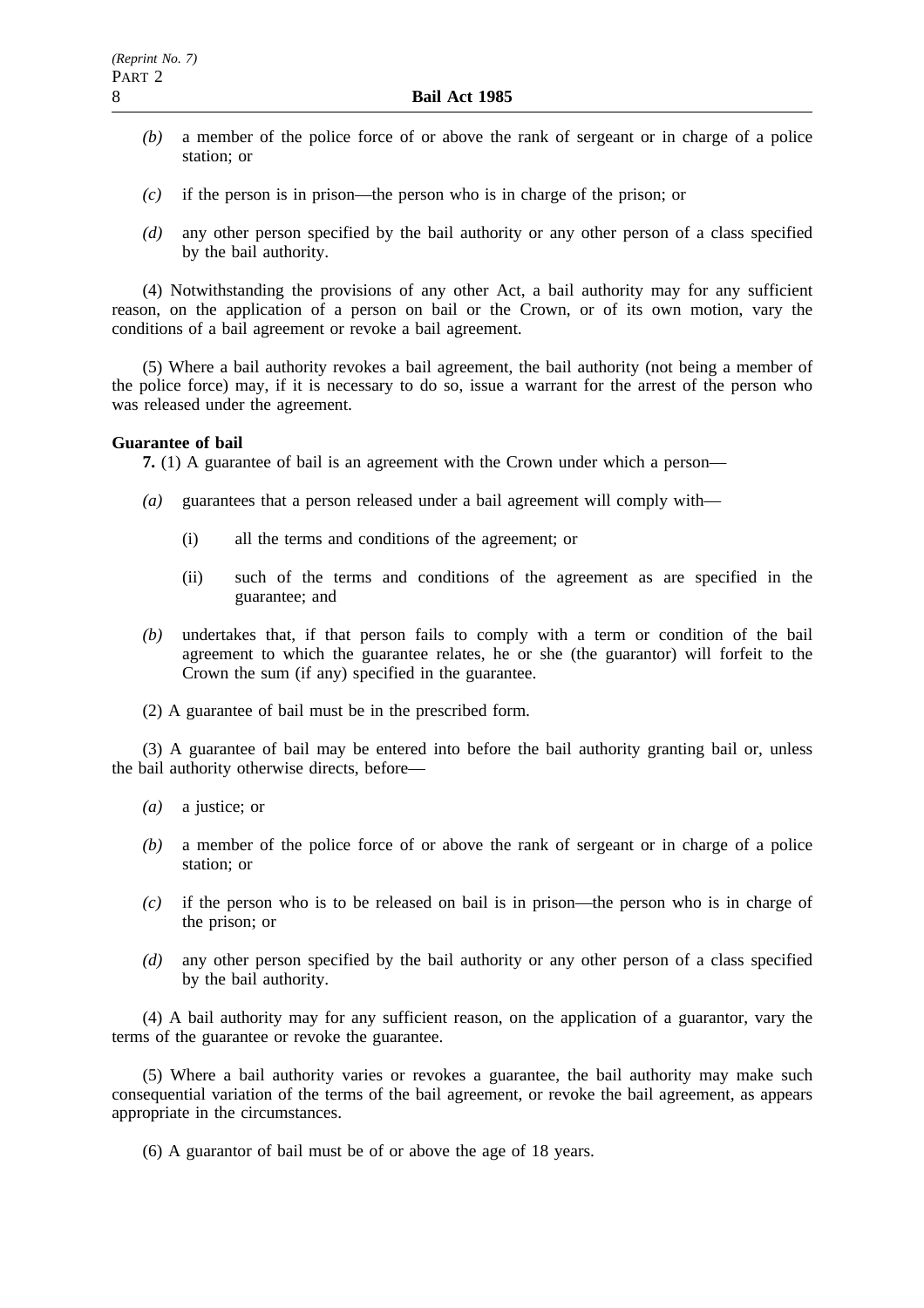# **PART 3 APPLICATIONS FOR RELEASE ON BAIL**

## **DIVISION 1—APPLICATIONS GENERALLY**

## **Form of application**

**8.** (1) Subject to subsection (1a), an application of a person for release on bail—

- *(a)* must be in the prescribed form; and
- *(b)* must contain the prescribed information; and
- *(c)* must be made in accordance with any procedure prescribed by the regulations.
- (1a) An application for release on bail need not be made in accordance with subsection (1)—
- *(a)* if the bail authority is satisfied that a less formal application should be permitted in view of the applicant's illiteracy, imperfect command of the English language, intellectual limitations or for any other proper reason; or
- *(b)* if the bail authority has access to an application previously made by the applicant and considers that a further written application is unnecessary.
- (2) A person who has the custody of an eligible person must, at the request of that person—
- *(a)* afford such assistance as that person reasonably requires to complete a written application for release on bail; and
- *(b)* if the custodian is not a bail authority—transmit the application as soon as practicable to a bail authority.

(2a) Where the eligible person is a child, a request may be made on behalf of the child under subsection (2) by a guardian of the child.

(3) Where a written application for release on bail comes before a bail authority for determination, the bail authority may proceed to consider and determine the application notwithstanding that the application was made in the first instance to some other bail authority.

## **Power of bail authority to make inquiries and to hear evidence**

**9.** (1) Subject to this section, a bail authority to which an application for release on bail is made—

- *(a)* may make inquiries, or direct that inquiries be made, of the applicant and other persons who may be able to furnish information relevant to the determination of the application; and
- *(b)* if the authority (not being a member of the police force) thinks fit—may take evidence on oath from the applicant or any other person who may be able to furnish information relevant to the determination of the application.

(2) Where a bail authority takes evidence, or proposes to take evidence, on oath under subsection  $(1)(b)$ , it must at the request of the applicant or the Crown permit such examination, cross-examination or re-examination of the witness as may be appropriate in the circumstances.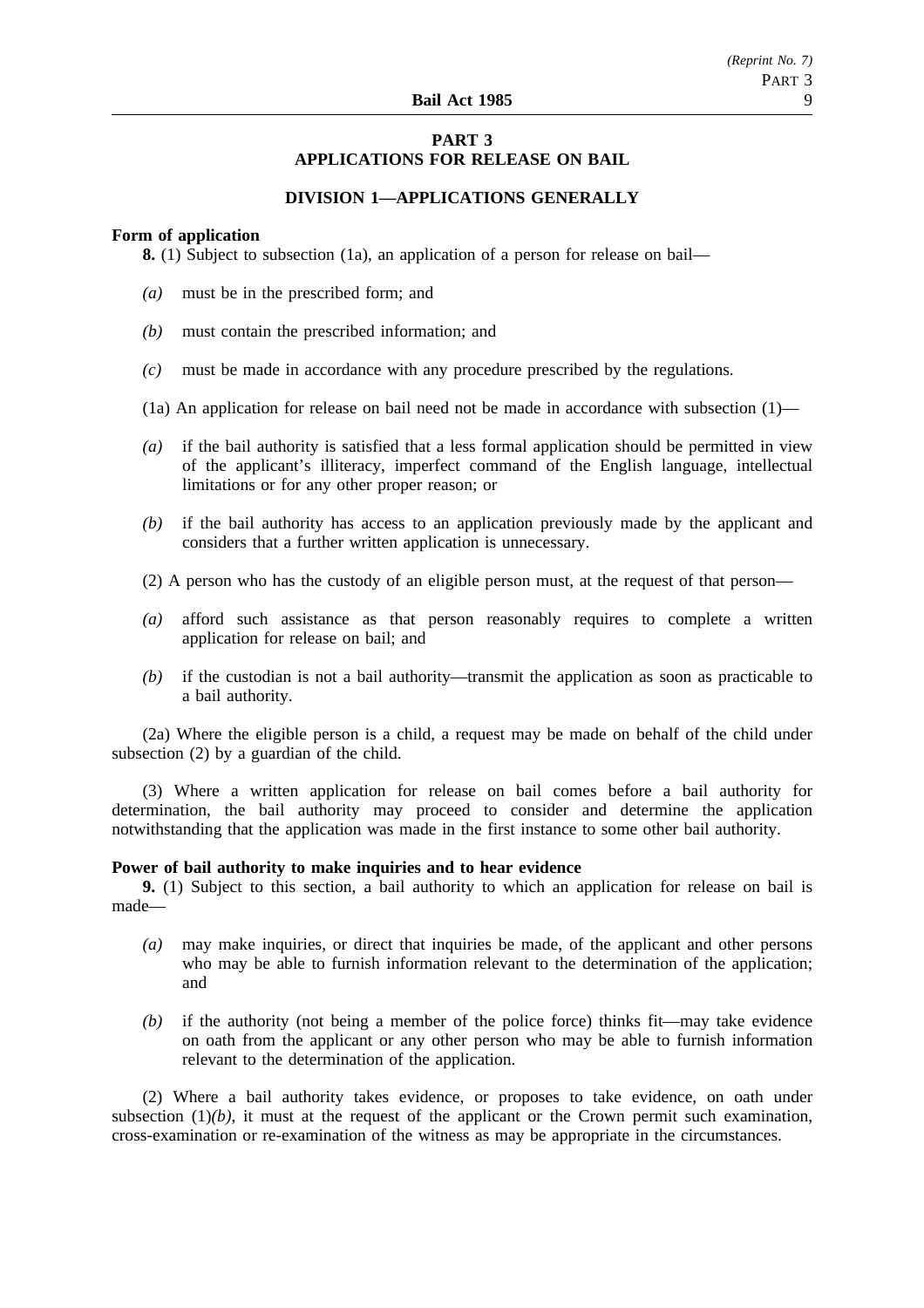## **Discretion exercisable by bail authority**

**10.** (1) Where an application for bail is made to a bail authority by an eligible person who has been charged with, but not convicted of, an offence in respect of which he or she has been taken into custody, the bail authority should, subject to this Act, release the applicant on bail unless, having regard to—

- *(a)* the gravity of the offence in respect of which the applicant has been taken into custody;
- *(b)* the likelihood (if any) that the applicant would, if released—
	- (i) abscond;
	- (ii) offend again;
	- (iii) interfere with evidence, intimidate or suborn witnesses, or hinder police inquiries;

\*\*\*\*\*\*\*\*\*\*

- *(d)* any need that the applicant may have for physical protection;
- *(e)* any medical or other care that the applicant may require;
- *(f)* any previous occasions on which the applicant may have contravened or failed to comply with a term or condition of a bail agreement;
- *(g)* any other relevant matter,

the bail authority considers that the applicant should not be released on bail.

(2) Where the applicant has been convicted of the offence in respect of which he or she has been taken into custody, the bail authority has, subject to this Act, an unfettered discretion as to whether the applicant should be released on bail.

(3) Where the applicant is a person who is appearing or is to appear before a court as a witness in proceedings (other than proceedings relating to an offence for which that person has been charged or convicted), the bail authority should, subject to this Act, release the applicant on bail unless there is a likelihood that the applicant would, if released, abscond.

(4) Despite the other provisions of this section, where there is a victim of the offence, the bail authority must, in determining whether the applicant should be released on bail, give primary consideration to the need that the victim may have, or perceive, for physical protection from the applicant.

## **Conditions of bail**

**11.** (1) Subject to this section, a bail authority may impose one or more of the conditions referred to in subsection (2).

- (2) The conditions that may be imposed in relation to the grant of bail are as follows:
- *(a)* that the applicant agree—
	- (i) to reside at a specified address; or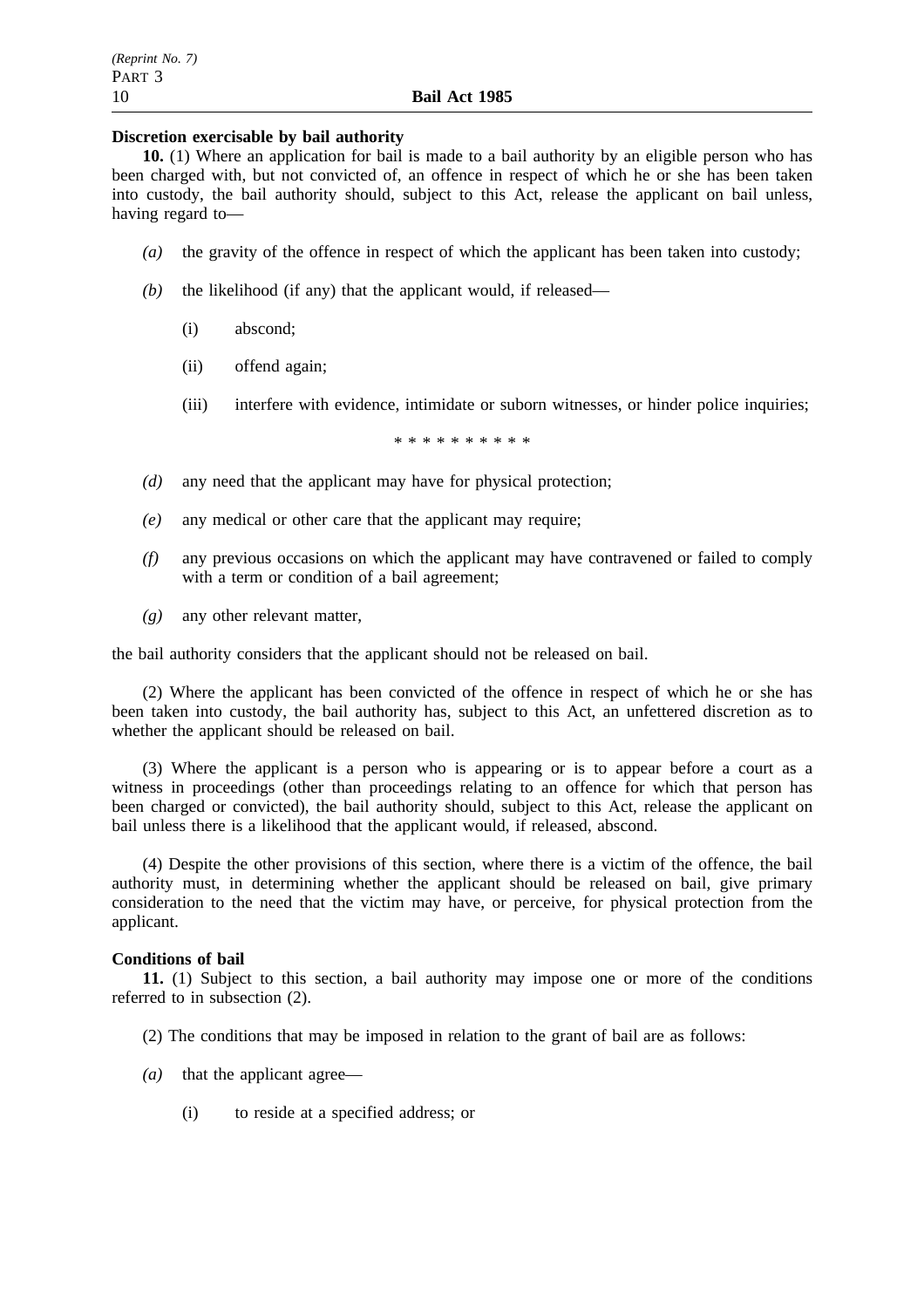- (ia) to reside at a specified address and to remain at that place of residence while on bail, not leaving it except for one of the following purposes:
	- (A) remunerated employment; or
	- (B) necessary medical or dental treatment for the applicant; or
	- (C) averting or minimising a serious risk of death or injury (whether to the applicant or some other person); or
	- (D) any other purpose approved by a community corrections officer; or
- (ii) where there is a victim of the offence in respect of which the applicant has been charged—to comply with such conditions relating to the physical protection of the victim that the authority considers should apply to the applicant while on bail; or
- (iii) to be under the supervision of a community corrections officer and to obey the lawful directions of the officer; or
- (iv) to report to the police at a specified place and at specified times; or
- (v) to surrender any passport that the applicant may possess; or
- (vi) to comply with any other condition as to the applicant's conduct that the authority considers should apply while on bail;
- *(b)* that the applicant provide the bail authority with written assurances from a stipulated number of persons, who are acceptable to the bail authority, that they are acquainted with the applicant and are confident that the applicant will comply with the terms and conditions of a bail agreement;
- *(c)* that the applicant agree to forfeit to the Crown a sum of money (to be stipulated in the bail agreement) if the applicant fails, without proper excuse, to comply with a term or condition of the bail agreement;
- *(d)* that the applicant provide security of a specified amount or value to secure payment of a monetary forfeiture agreed to under paragraph *(c)*;
- *(e)* that the applicant obtain specified guarantees, or guarantees of a specified nature;
- *(f)* that a guarantor provide security of a specified amount or value to secure payment of a stipulated monetary forfeiture.

(2a) In deciding on the conditions to be imposed in relation to a grant of bail, a bail authority should give special consideration to any submissions made by the Crown on behalf of a victim of the alleged offence.

(3) A bail authority should not impose a condition under subsection  $(2)(a)(ia)$  or (iii) except on the application, or with the consent, of the Crown.

(3a) A bail authority should not impose a condition under subsection  $(2)(a)(ia)$  without first obtaining a report (whether oral or in writing) from the Crown on the appropriateness of such a condition being imposed in the applicant's case.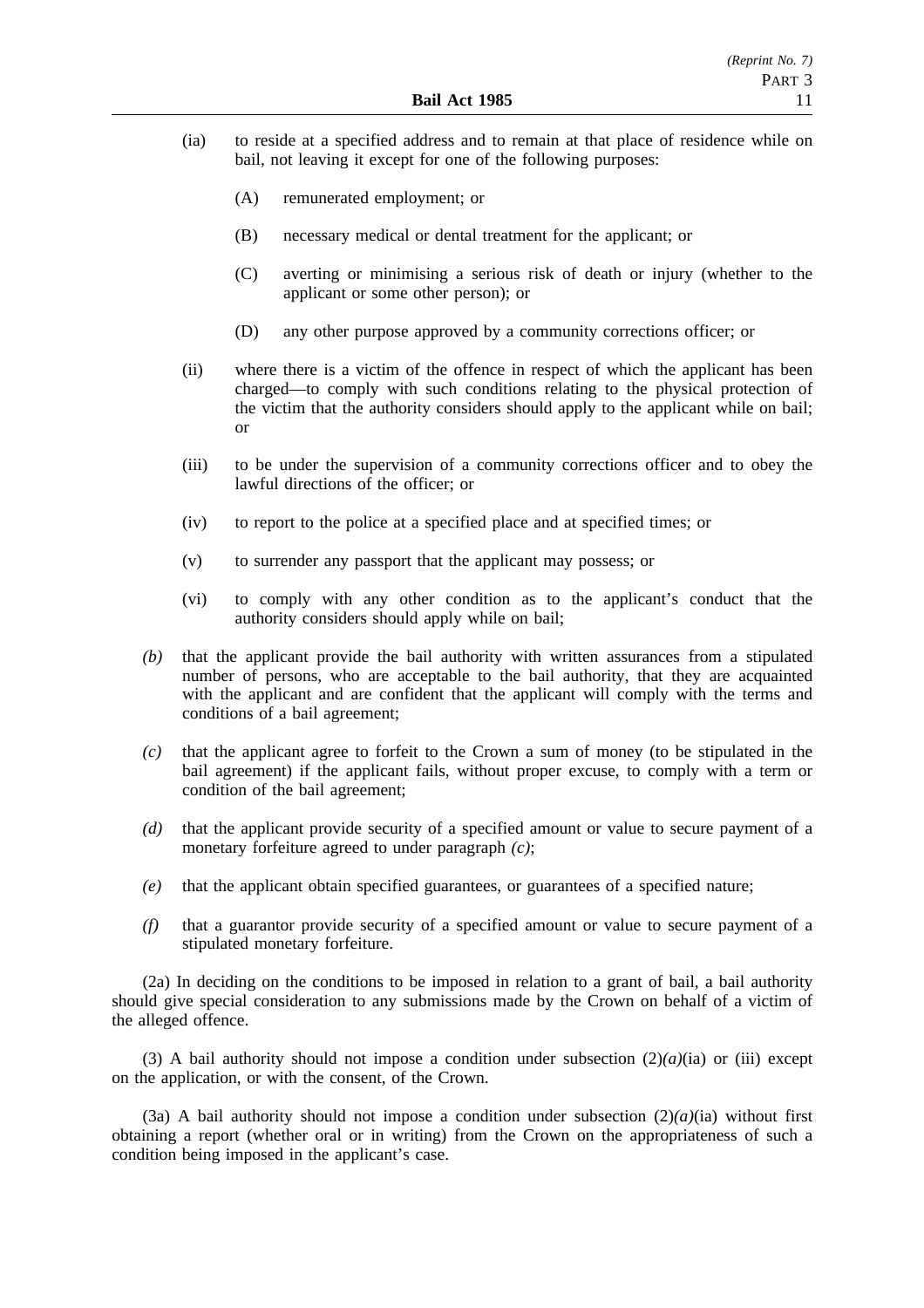(4) A condition (other than a condition as to the conduct of the applicant while on bail) must not be imposed under this section unless the condition is, in the opinion of the bail authority, reasonably necessary to ensure that the applicant complies with the bail agreement.

(5) A financial condition must not be imposed under this section unless the bail authority is of the opinion that the object of ensuring that the applicant complies with the bail agreement cannot be properly secured by a non-financial condition or combination of non-financial conditions.

(6) It is a condition of every bail agreement that the person released in pursuance of the agreement will not leave the State for any reason—

*(a)* if the person is under the supervision of a community corrections officer—without the permission of the Chief Executive (or his or her nominee) of the administrative unit of which the community corrections officer is an officer or employee;

\*\*\*\*\*\*\*\*\*\*

- *(c)* in any other case—without the permission of—
	- (i) a judge or magistrate; or
	- (ii) a member of the police force of or above the rank of sergeant or in charge of a police station.

(7) A condition imposed under this section must be stipulated in the bail agreement.

(7a) Where it is a condition of a bail agreement that the person released in pursuance of the agreement will remain at a particular place of residence, a member of the police force or a community corrections officer authorised by the Minister for the purpose may enter the residence at any time for the purpose of ascertaining whether or not the person is complying with the condition.

(7b) A person must not hinder a person referred to in subsection (7a) in the exercise of powers under that subsection.

Maximum penalty: \$2 500.

(8) Where it is a condition of a bail agreement that the person released in pursuance of this agreement will be under the supervision of a community corrections officer and obey the lawful directions of that officer, the officer to whom the person is assigned for supervision may give reasonable directions—

- *(a)* requiring that person to report to the officer on a regular basis; or
- *(b)* requiring that person to notify the officer of any change in the person's place of residence, or in the person's employment; or
- *(c)* on any other matter stipulated by the bail authority.

(9) Where—

- *(a)* a bail authority imposes a condition under this section; but
- *(b)* the applicant remains in custody because the condition is not fulfilled,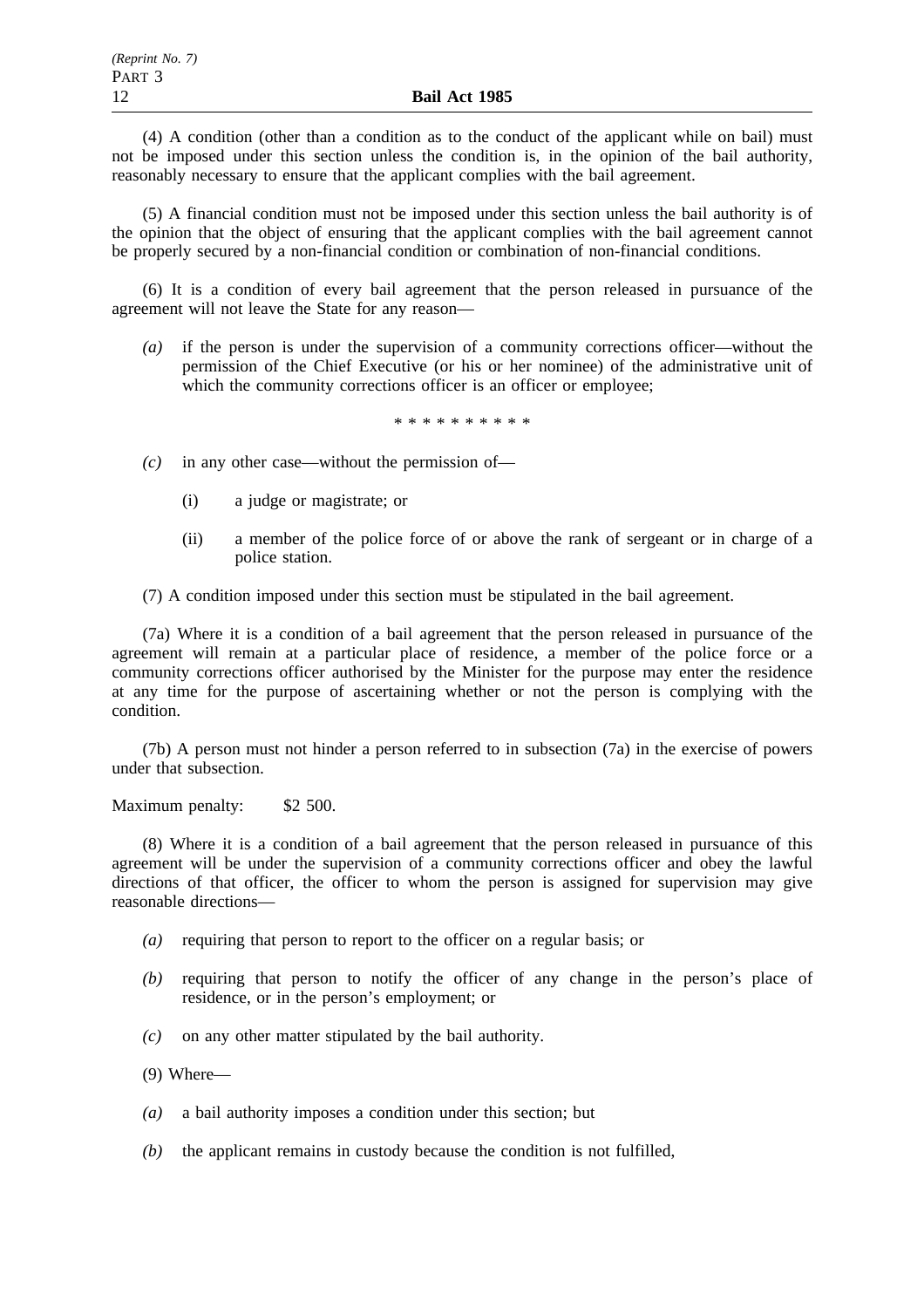the applicant must (if he or she is not sooner released) be brought back before a bail authority for a review of the condition as soon as reasonably practicable and, in any event, within five working days after the condition is imposed.

(10) A bail authority may, on a review of a condition under subsection  $(9)$ —

- *(a)* confirm the condition;
- *(b)* vary the condition;
- *(c)* revoke the condition;
- *(d)* impose any other condition under this section that the bail authority thinks fit.
- (11) Where a bail authority imposes a condition requiring a person—
- *(a)* to remain at a particular place of residence while on bail; or
- *(b)* to be under the supervision of a community corrections officer,

the bail authority must ensure that a copy of the bail agreement is furnished to the relevant responsible Minister.

\*\*\*\*\*\*\*\*\*\*

## **Refusal of application**

**12.** (1) Where a bail authority decides to refuse an application for release on bail, the bail authority must make a written record of the reasons for its decision.

(2) The refusal of an application for release on bail does not preclude further applications.

## **DIVISION 2—PROCEDURE ON ARREST**

# **Procedure on arrest**

**13.** (1) Where a member of the police force arrests a person who is, upon arrest, eligible to apply for release on bail, the member of the police force—

- *(a)* must, as soon as reasonably practicable after delivering the arrested person to a police station after making the arrest, take reasonable steps to ensure that the arrested person and, where the arrested person is a child, any guardian who is present, understands that the arrested person is entitled to apply for release on bail under this Act; and
- *(b)* must ensure that the arrested person and, where the arrested person is a child, any guardian who is present, receives—
	- (i) a written statement, in the prescribed form, explaining how, and to what authorities, an application for release on bail may be made under this Act; and
	- (ii) the appropriate form for making an application for release on bail.

(2) An eligible person who is a child and has applied unsuccessfully to a member of the police force for release on bail must, if the child or a guardian so requests, be brought as soon as practicable before the Youth Court of South Australia for the purpose of making an application for release on bail.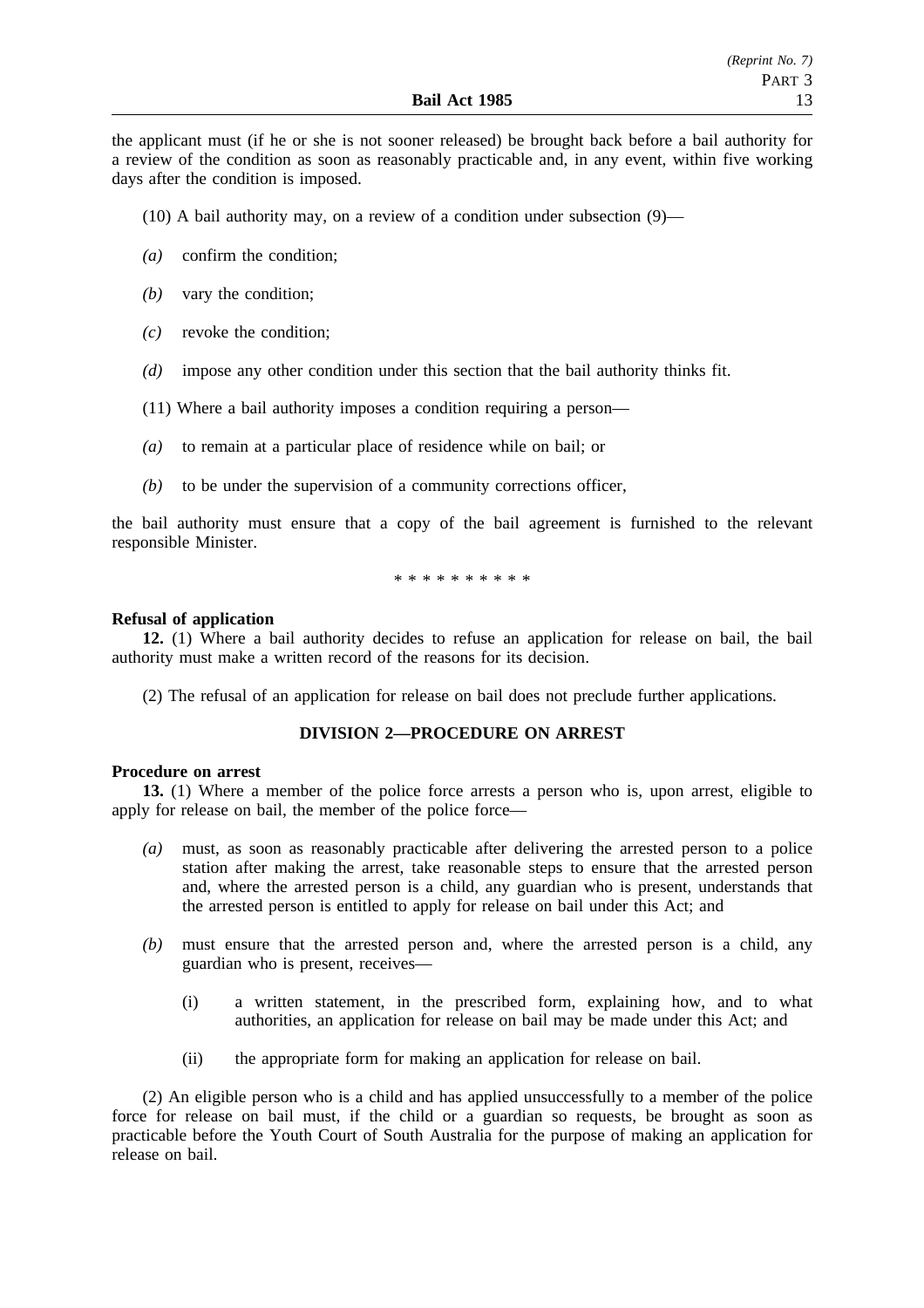(3) An eligible person who has been arrested on a charge of an offence must, if not released beforehand, be brought before the appropriate authority on the charge in relation to which he or she was arrested as soon as reasonably practicable on the next working day following the day of arrest but in any event not later than 4 p.m. on that day.

(4) The appropriate authority before whom a person is brought under subsection (3) must inquire whether that person desires to apply for release on bail and, if the person to whom the inquiry is directed answers affirmatively, the authority must afford the person a reasonable opportunity to apply for release on bail.

(5) In this section—

"**appropriate authority**" means—

- *(a)* in relation to a child—the *Youth Court of South Australia*;
- *(b)* in any other case—the Magistrates Court.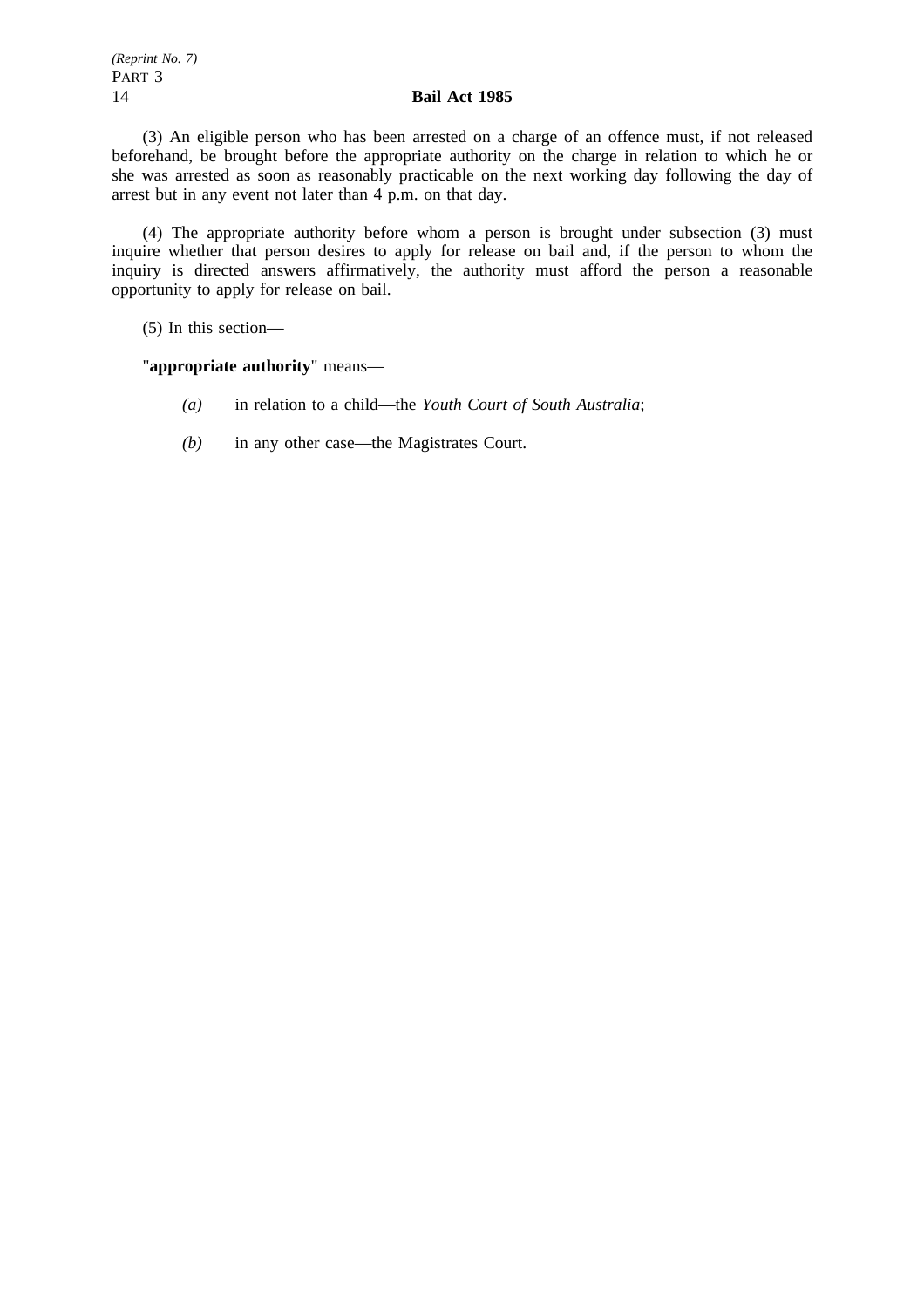# **PART 4**

# **REVIEW OF DECISIONS OF BAIL AUTHORITIES**

## **Review of decisions of bail authorities**

**14.** (1) A decision of a bail authority (not being the Supreme Court) is subject to review under this section.

(2) A review may be carried out under this section on the application of the Crown, the person applying for release on bail or, where the person applying for release on bail is a child, the child or a guardian of the child—

- *(a)* by the Supreme Court; or
- *(b)* where the decision subject to review is a decision of a member of the police force or a court constituted of justices—by a magistrate.

(3) On a review, the reviewing authority will reconsider the application for release on bail and may make any decision on that application that should, in the opinion of the reviewing authority, have been made in the first instance.

(4) Where an application for review of a decision of a bail authority is made, the bail authority must furnish the reviewing authority with any documentary or other material in its possession that may be relevant to the review.

(5) The reviewing authority must hear and determine an application under this section as expeditiously as possible.

## **Telephone review**

**15.** (1) Subject to this section, where—

- *(a)* an application for release on bail is made to a member of the police force or a court constituted of justices; and
- *(b)* the applicant is dissatisfied with the decision made on the application; and
- *(c)* there is no magistrate in the vicinity immediately available to review the decision,

the member of the police force or the justices who made the decision must, on the written application of the applicant or, where the applicant is a child, on the written application of the child or a guardian of the child, contact a magistrate by telephone for the purpose of having the decision reviewed.

- (2) Where a magistrate is contacted under subsection (1), the following provisions apply:
- *(a)* the magistrate must make such inquiries as the magistrate thinks necessary to satisfy himself or herself of the genuineness of the application for review; and
- *(b)* the member of the police force or justices who made the decision must explain to the magistrate—
	- (i) the circumstances of the application for bail; and
	- (ii) the nature of the decision made on the application; and
	- (iii) the reasons for that decision; and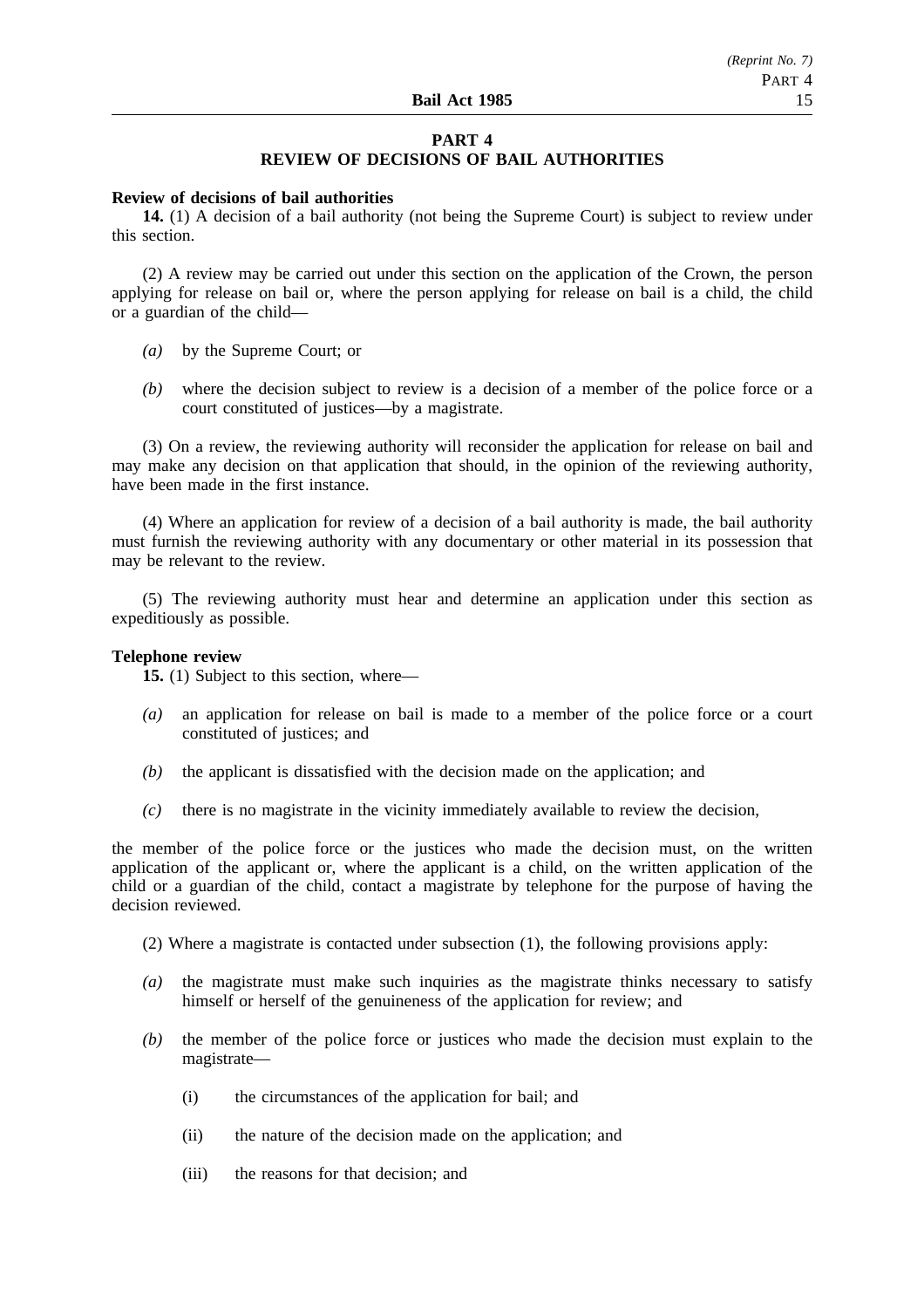- *(c)* the magistrate must then speak with the person who applied for the bail or any legal practitioner representing or assisting that person, and any other person who may be present and who may, in the opinion of the magistrate, assist in explaining the circumstances of the particular case, for the purpose of ensuring that the magistrate is fully informed—
	- (i) of the grounds and circumstances of the application for bail; and
	- (ii) of the reasons for the applicant's dissatisfaction with the decision taken on the application; and
	- (iii) where the applicant is a child—of the circumstances of the child; and
- *(d)* if the decision that is the subject of the review was made by justices—the magistrate must then speak with the member of the police force who appeared before the justices and opposed the application for bail (if he or she is present and wishes to speak in relation to the application for review); and
- *(e)* the magistrate must then advise the member of the police force or justices who made the original decision of the decision on review, and bail must then be granted or refused in accordance with that decision.

(3) This section does not apply in relation to a decision made on application to a member of the police force upon arrest where the arrested person (not being a child) can be brought before the Magistrates Court constituted of a magistrate not later than 4 p.m. on the next day following the day of arrest.

# **Review of magistrate's decision by Supreme Court**

**15A.** (1) Subject to this section, a decision of a magistrate on a review of a decision of a bail authority is subject to review by the Supreme Court.

(2) A review may be carried out under this section on the application of the Crown, the person applying for release on bail or, where the person applying for release on bail is a child, the child or a guardian of the child.

(3) A review under this section may only occur with leave of the Supreme Court (which should only be granted where it appears that there may have been some error of law or fact).

#### **Stay of release on application for review**

**16.** (1) Notwithstanding any other provision of this Act, where—

- *(a)* (i) a bail authority decides to release a person on bail; or
	- (ii) on a review by a magistrate of a decision to release a person on bail the magistrate decides to release the person on bail; and
- *(b)* a member of the police force or counsel appearing on behalf of the Crown immediately indicates that an application for review of the decision will be made under this Part,

the release must be deferred.

- (2) The period of deferral ends when—
- *(a)* the review is completed; or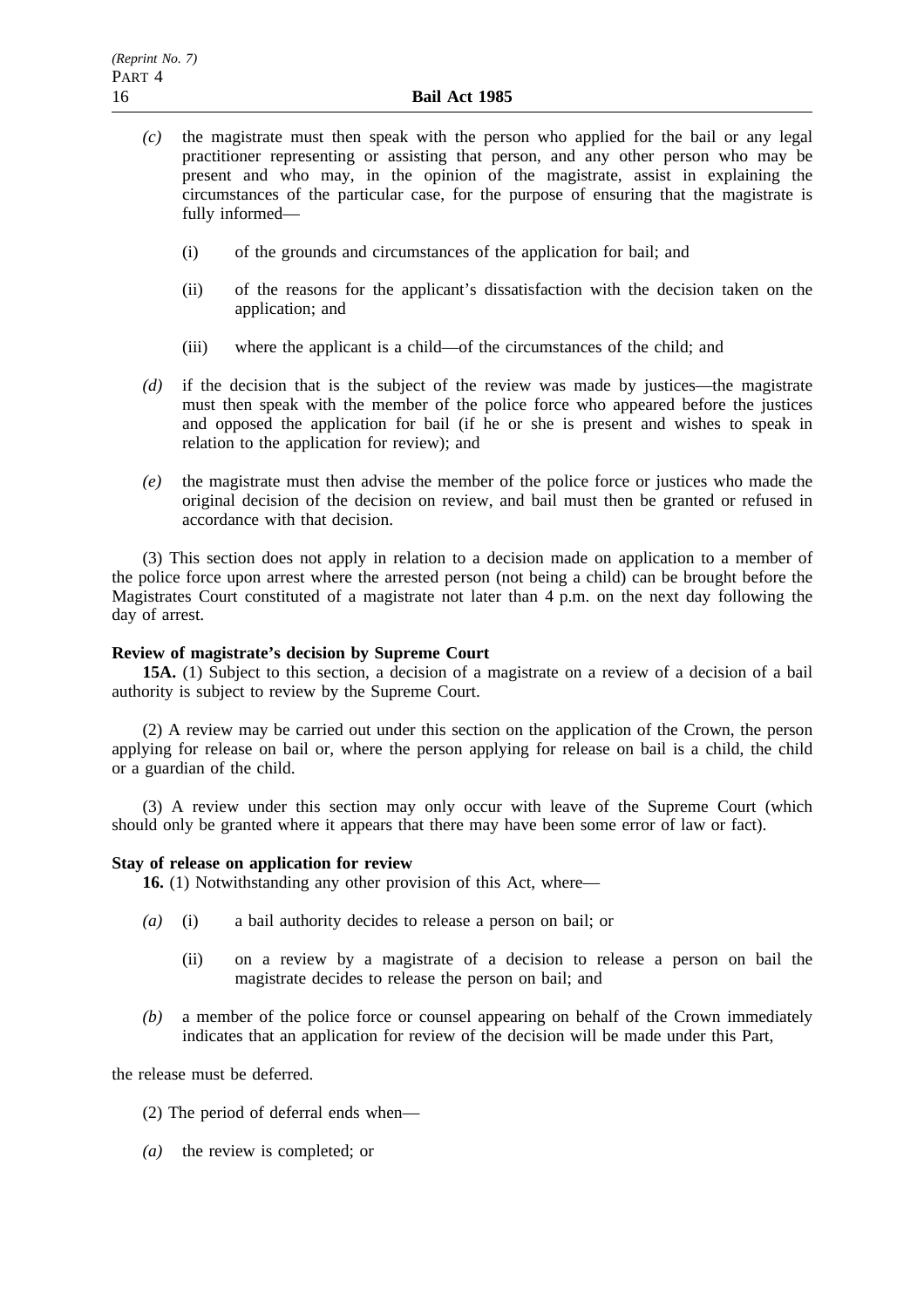- *(b)* a member of the police force or some other person acting on behalf of the Crown files with the bail authority a notice that the Crown does not desire to proceed with the review; or
- *(c)* 72 hours elapse,

whichever first occurs.

(3) If a person is released pursuant to subsection  $(2)(b)$  or  $(c)$ , the conditions of bail are those that would have applied had the person's release not been deferred.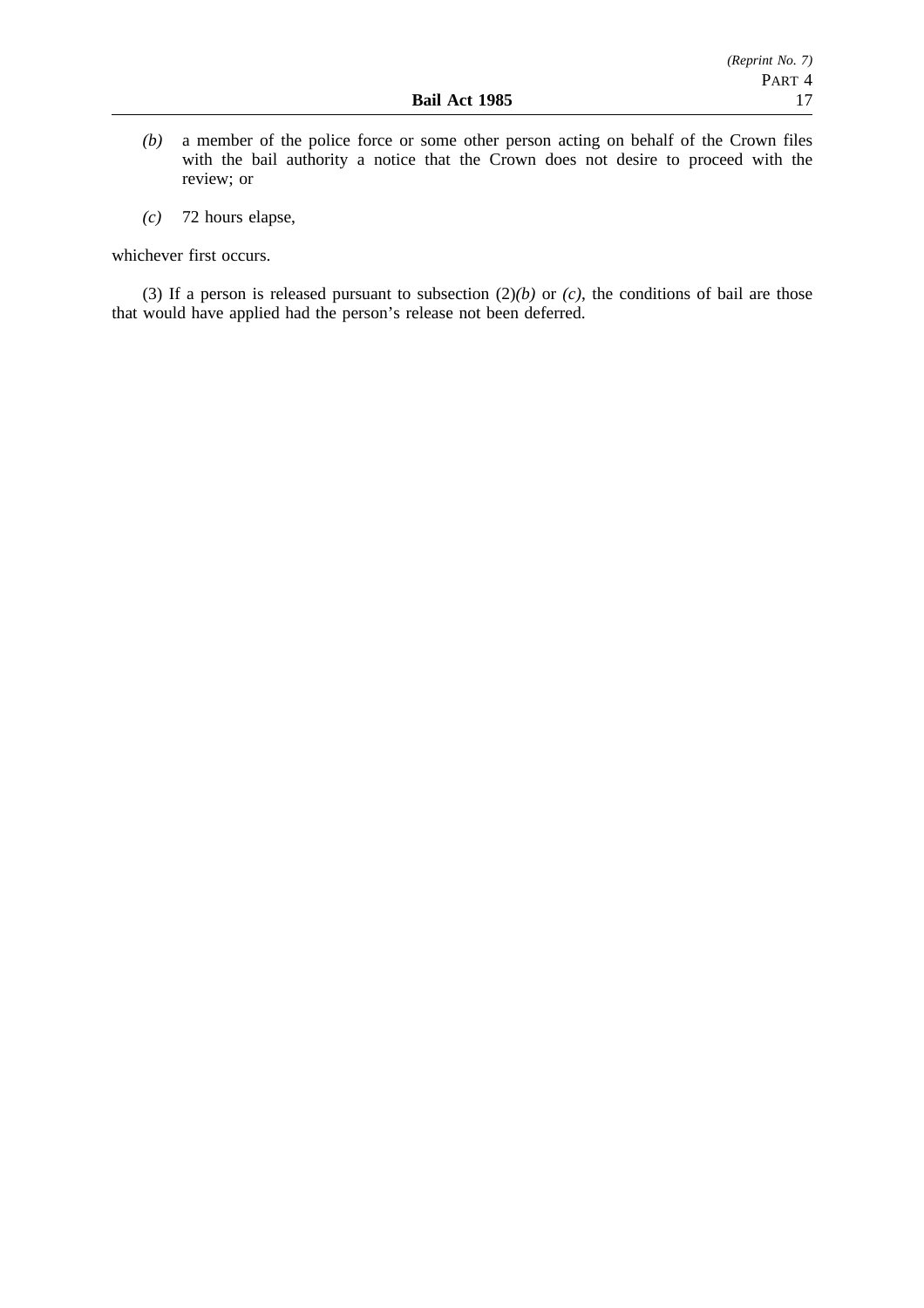# **PART 5 ENFORCEMENT AND TERMINATION OF BAIL**

## **Non-compliance with bail agreement constitutes offence**

**17.** (1) A person who, without reasonable excuse, contravenes or fails to comply with a term or condition of a bail agreement is guilty of an offence.

Maximum penalty: \$10 000 or imprisonment for 2 years.

(2) A penalty imposed under this section must not exceed the maximum penalty that may be imposed for the principal offence.

(3) A penalty imposed under this section is in addition to any pecuniary forfeiture that the convicted person suffers or may suffer in consequence of the offence.

\*\*\*\*\*\*\*\*\*\*

(4) A reference in this section to the principal offence is a reference to—

- *(a)* the offence with which the person released on bail was charged; or
- *(b)* where that person was charged with a number of offences—that one of the offences that attracts the highest penalty.

## **Guarantor must inform member of police force if person fails to comply with bail agreement**

**17A.** Where a guarantor knows, or has reasonable cause to suspect, that the person released under the bail agreement has failed to comply with a term or condition of the agreement in relation to which his or her guarantee has been given, the guarantor must take reasonable steps to inform a member of the police force that the failure has, or may have, occurred.

Maximum penalty: \$1 250.

#### **Arrest of eligible person on non-compliance with bail agreement**

**18.** (1) Where it appears to a court or justice that a person released on bail has contravened or failed to comply with a term or condition of a bail agreement, it may—

- *(a)* cancel the right of the person to be at liberty in pursuance of the agreement; and
- *(b)* if it appears necessary or desirable to do so—issue a warrant for the person's arrest.

(2) A member of the police force may arrest without warrant a person released on bail if he or she has reasonable grounds for believing that the person—

- *(a)* intends to abscond; or
- *(b)* is contravening or failing to comply with a bail agreement; or
- *(c)* has contravened or failed to comply with a bail agreement.

(3) A person who is arrested without warrant pursuant to subsection (2) must, after being delivered into custody at a police station, be brought as soon as practicable before—

- *(a)* the court before which the person is bound to appear; or
- *(b)* the Magistrates Court.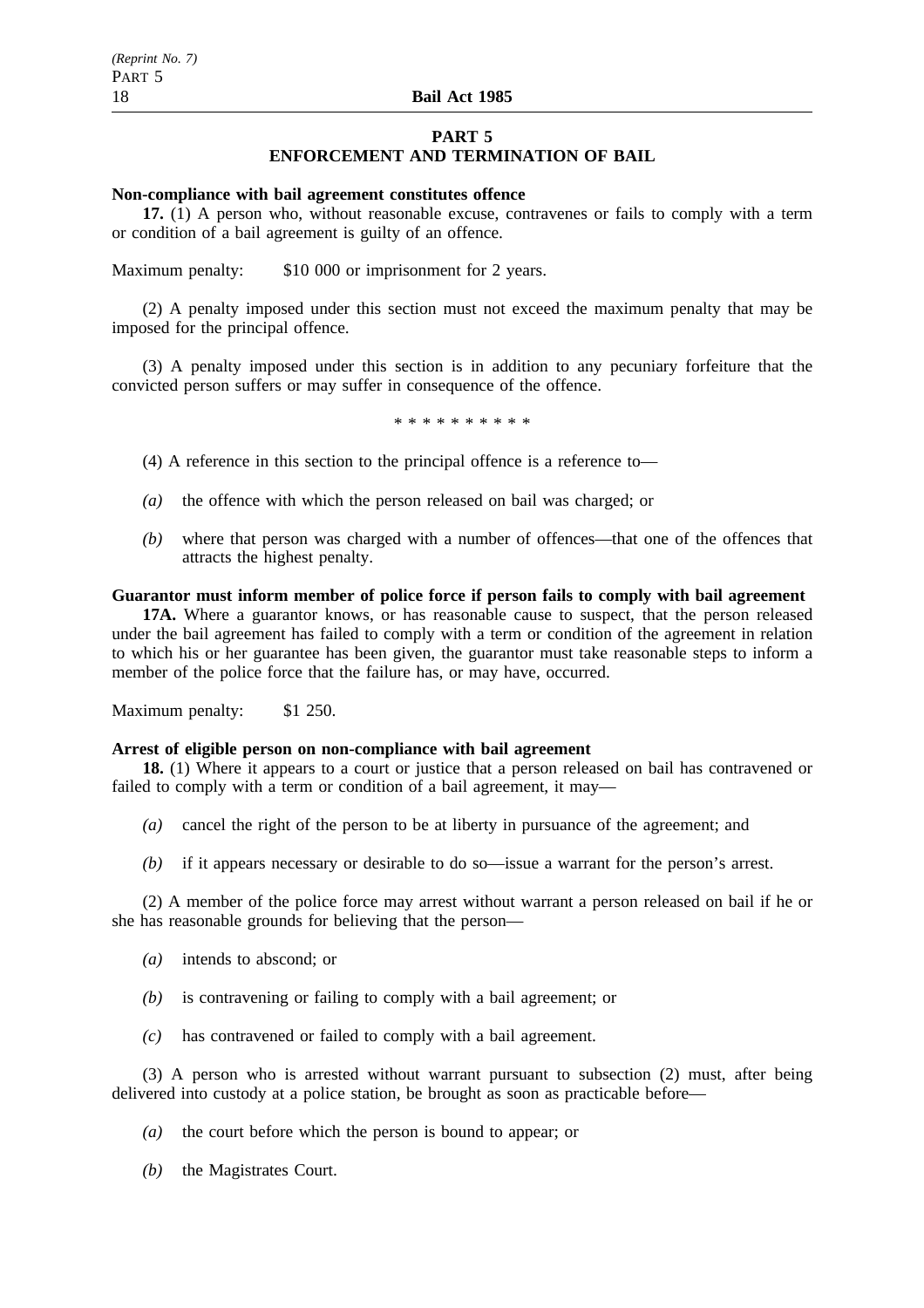## **Estreatment**

**19.** (1) Where a person who has been released in pursuance of a bail agreement contravenes or fails to comply with a term or condition of the agreement—

- *(a)* the court before which that person is bound to appear; or
- *(b)* the Magistrates Court,

may on the application of the Crown, or of its own motion, order that a pecuniary forfeiture stipulated in a bail agreement or a guarantee be carried into effect.

(2) An order for pecuniary forfeiture under subsection (1) may provide that the order is not to be carried into effect until a subsequent day to be fixed by the court making the order.

(3) Where a court makes an order under this section, the court may at any time for any sufficient reason on the application of the person in relation to whom the order is made, or of its own motion—

- *(a)* reduce the amount of the forfeiture as stipulated in the bail agreement or guarantee; or
- *(b)* rescind its order.

(3a) A court that makes an order under this section may allow time for payment of the amount forfeited and, if appropriate, direct that the amount be paid in instalments.

(4) The amount of a pecuniary forfeiture that is carried into effect pursuant to an order under this section may be recovered as a fine.

#### **Termination of bail agreement**

**20.** When a person who is on bail is sentenced, or discharged without sentence, the bail agreement and guarantees (if any) terminate.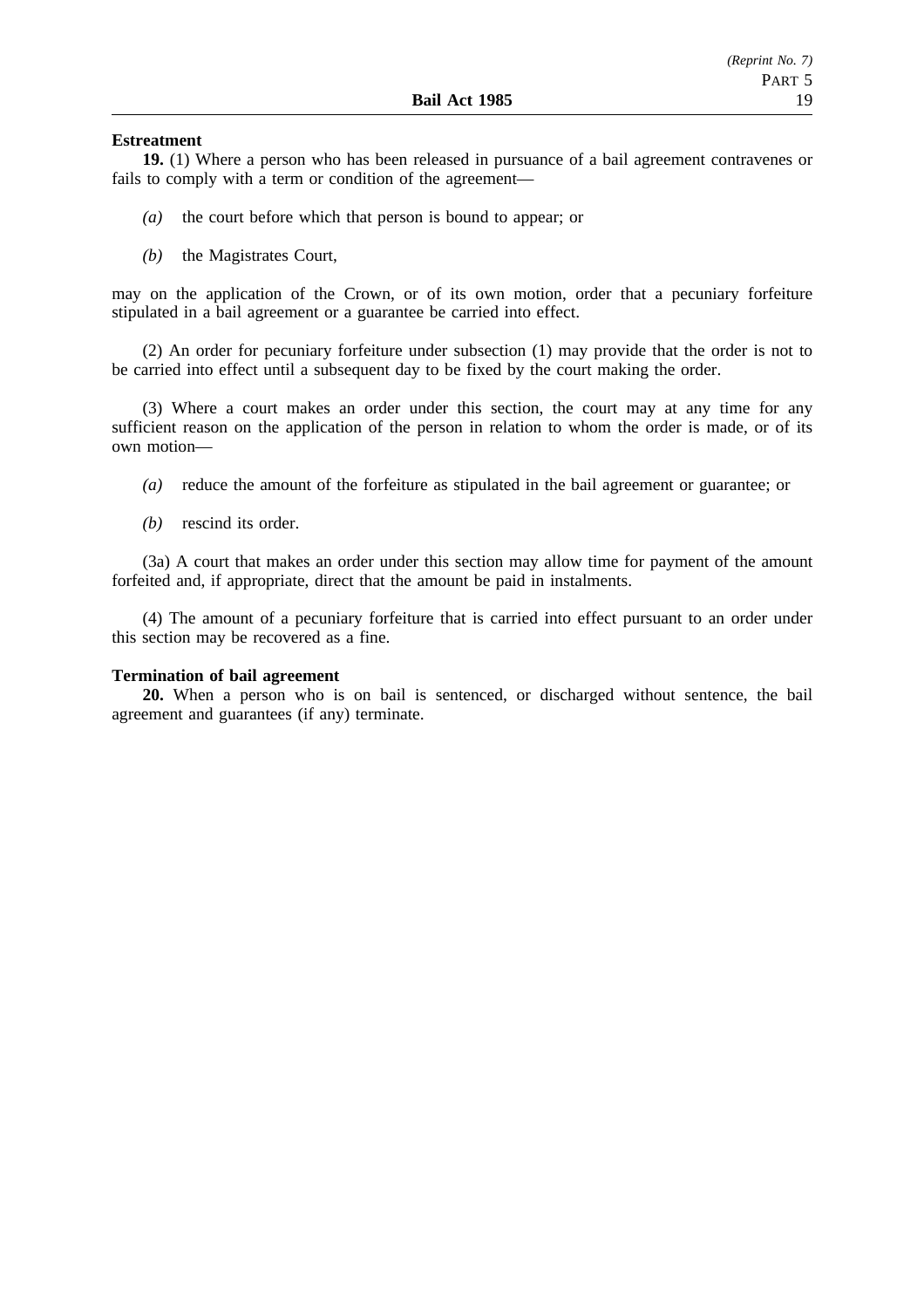# **PART 6 MISCELLANEOUS**

## **Evidence**

**21.** An apparently genuine document purporting to be a bail agreement or guarantee, or a copy of a bail agreement or guarantee, will be accepted by any court or justice as evidence of the bail agreement or guarantee and of its terms and conditions.

## **Applications on behalf of the Crown**

**21A.** An application may be made or a consent given under this Act on behalf of the Crown  $by-$ 

- *(a)* the Director of Public Prosecutions; or
- *(b)* a person acting on the instructions of the Crown; or
- *(c)* any member of the police force.

#### **False information on bail applications**

**22.** A person who provides false information in an application for release on bail knowing it to be false is guilty of an offence.

Maximum penalty: \$1 250.

## **Period of release on bail not to count as part of sentence**

**23.** Where a person under sentence of imprisonment is released on bail pending the hearing and determination of an appeal, the period of release does not count as part of the sentence.

## **Act not to affect provisions relating to restraining orders**

**24.** Nothing in this Act affects the operation of—

- *(a)* the *Domestic Violence Act 1994*; or
- *(b)* the provisions of the *Summary Procedure Act 1921* relating to restraining orders.

# **Non-application of 48 Geo. III c. 58 in this State**

**25.** The Act of the Imperial Parliament 48 Geo. III c. 58 has no further force or effect in this State.

# **Regulations**

**26.** The Governor may make such regulations as are contemplated by this Act or as are necessary or expedient for the purposes of this Act.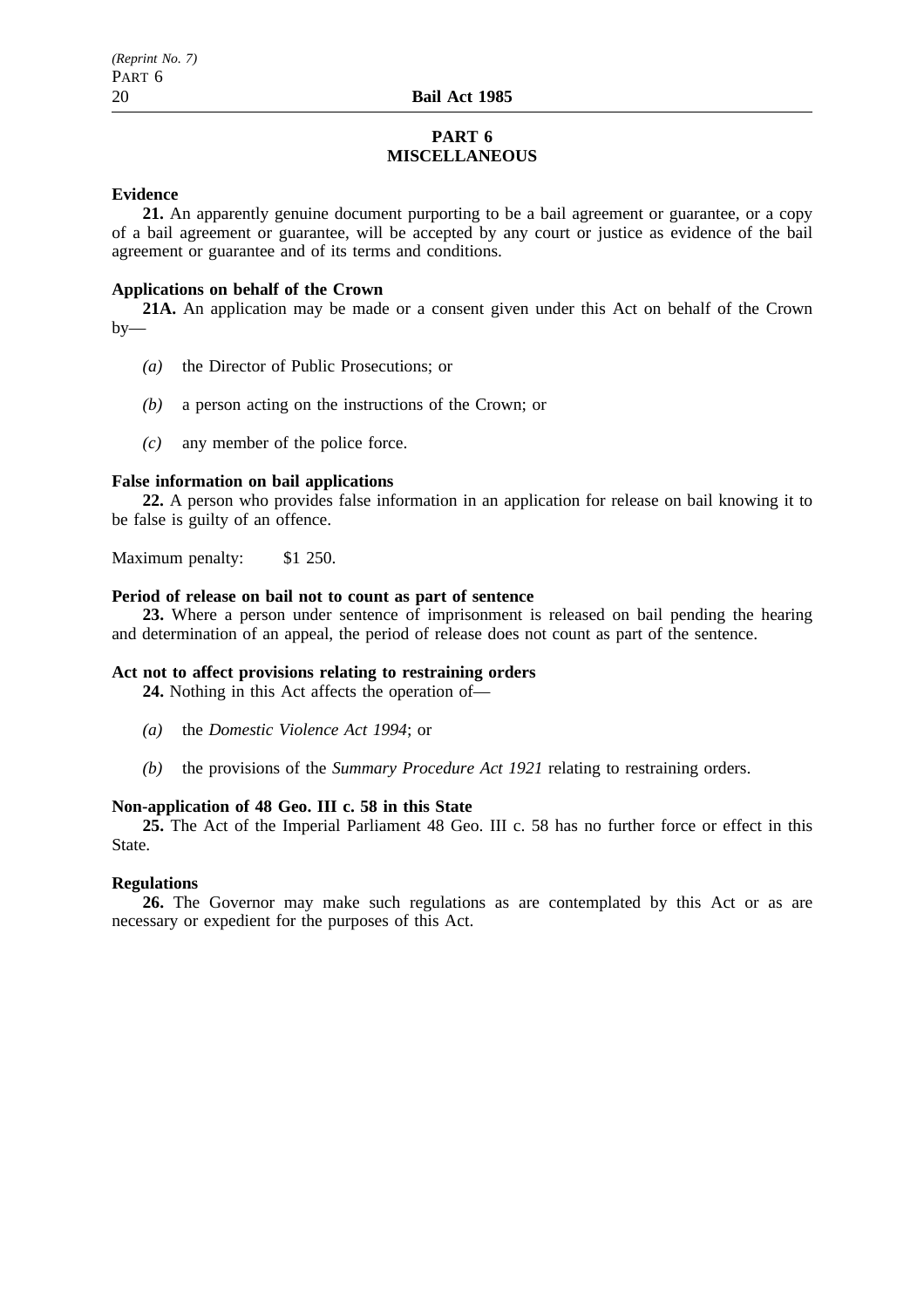# **APPENDIX**

### **LEGISLATIVE HISTORY**

(*entries in bold type indicate amendments incorporated since the last reprint*)

Section 2: repealed by 23, 1990, s. 3(1) (Sched. 2)<br> **Section 3(1):** redesignated as s. 3(1) by 33, 1986, s. 3 redesignated as s. 3(1) by 33, 1986, s. 3(c) (previously section 3) definition of "child" inserted by 33, 1986, s. 3(a) **definition of "community corrections officer" inserted by 42, 1999, s. 5** definition of "guardian" inserted by 33, 1986, s. 3(b) definition of "victim" amended by 32, 1987, s. 3 Section 3(2): inserted by 33, 1986, s. 3(c); amended by 23, 1990, s. 3(1) (Sched. 2)<br>Section 4(1): amended by 33, 1986, s. 3(d): amended and redesignated as amended by 33, 1986, s.  $3(d)$ ; amended and redesignated as (previously section 4) s. 4(1) by 32, 1987, s. 4; amended by 23, 1990, s. 3(1) (Sched. 2); 62, 1993, s. 19 Section  $4(2)$ : inserted by 32, 1987, s.  $4(c)$ Section 5(1): amended by 32, 1987, s. 5; 23, 1990, s. 3(1) (Sched. 2); 62, 1993, s. 20; 27, 1995, s. 4; 67, 1996, s. 4(a) Section  $5(2)$ : substituted by  $67$ ,  $1996$ , s.  $4(b)$ **Section 6(1): amended by** 23, 1990, s. 3(1) (Sched. 2); 62, 1993, s. 21(a); 42, 1999, s. **6** Section 6(1a): inserted by 33, 1986, s. 3(e); amended by 23, 1990, s. 3(1) (Sched. 2) Section  $6(1b)$ : inserted by  $62$ ,  $1993$ , s.  $21(b)$ Section 6(3) and (4): substituted by 32, 1987, s. 6 Section  $6(5)$ : inserted by 32, 1987, s. 6 Section 7(1): amended by 23, 1990, s. 3(1) (Sched. 2) Section  $7(3)$  and  $(4)$ : substituted by 32, 1987, s. 7<br>Section  $7(5)$  and  $(6)$ : substituted by 32, 1987, s. 7 inserted by 32, 1987, s. 7 Section  $8(1)$ : substituted by 32, 1987, s. 8 Section 8(1a): inserted by 32, 1987, s. 8; amended by 23, 1990, s. 3(1) (Sched. 2) Section 8(2): amended by 23, 1990, s. 3(1) (Sched. 2) Section 8(2a): inserted by 33, 1986, s. 3(f)<br>Section 8(3): inserted by 23, 1990, s. 3(1) amended by 23, 1990, s. 3(1) (Sched. 2) Section 9(2): amended by 23, 1990, s. 3(1) (Sched. 2) Section 10(1): amended by 23, 1990, s. 3(1) (Sched. 2); 62, 1993, s. 22(a) Section 10(1)(c): repeated by 22, 1994, Sched. cl. 2(a) Section  $10(1)(c)$ : repealed by 22, 1994, Sched. cl. 2(a)<br>Section  $10(2)$ : amended by 23, 1990, s. 3(1) (Sched amended by 23, 1990, s.  $3(1)$  (Sched. 2) Section 10(3): inserted by 62, 1993, s. 22(b) Section 10(4): inserted by 22, 1994, Sched. cl. 2(b) **Section 11(2): amended by** 33, 1986, s. 3(g); 32, 1987, s. 9(a); 23, 1990, s. 3(1) (Sched. 2); **42, 1999, s. 7(a), (b)** Section 11(2a): inserted by 32, 1987, s. 9(b) Section 11(3): amended by 33, 1986, s. 3(m); substituted by 32, 1987, s. 9(b); amended by 23, 1990, s. 3(1) (Sched. 2) Section 11(3a): inserted by 32, 1987, s. 9(b); amended by 23, 1990, s. 3(1) (Sched. 2) Section 11(4) and (5): amended by 23, 1990, s. 3(1) (Sched. 2) **Section 11(6):** substituted by 32, 1987, s. 9(c); **amended by** 23, 1990, s. 3(1) (Sched. 2); 27, 1995, s. 5(a); **42, 1999, s. 7(c) Section 11(6)(b):** repealed by 42, 1999, s. 7(c) Section 11(7): amended by 23, 1990, s. 3(1) (Sched. 2)<br>
Section 11(7a): inserted by 32, 1987, s. 9(d); amended by 32, 1987, s. 9(d); amended by 32, 1987, s. **Section 11(7a):** inserted by 32, 1987, s. 9(d); **amended by 42, 1999, s. 7(d) Section 11(7b):** inserted by 32, 1987, s. 9(d); **amended by** 23, 1990, s. 3(1) (Sched. 2); **42, 1999, s. 7(e)**